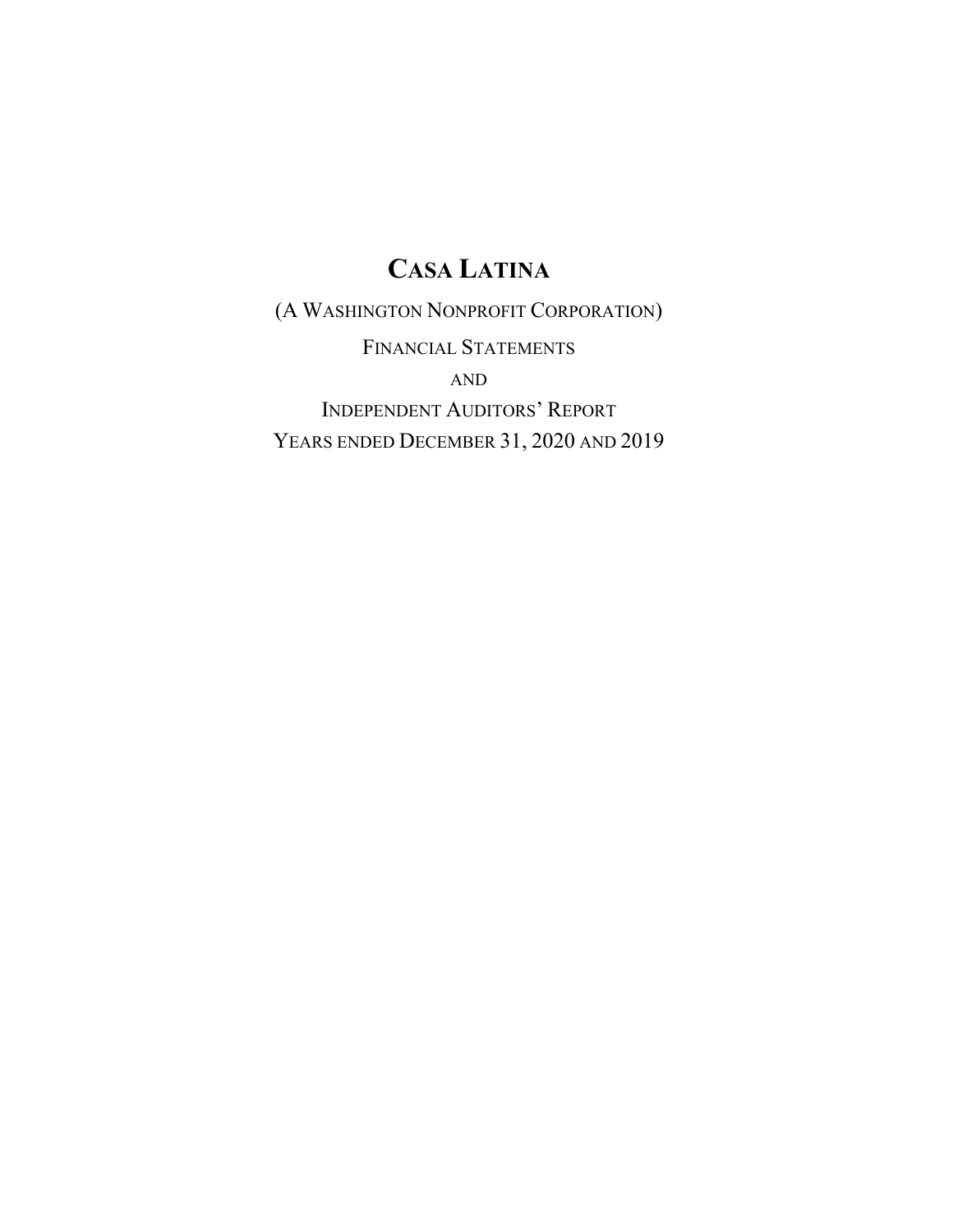## **TABLE OF CONTENTS**

| <b>Financial Statements:</b>                                                                                                                                                                                                      |
|-----------------------------------------------------------------------------------------------------------------------------------------------------------------------------------------------------------------------------------|
|                                                                                                                                                                                                                                   |
|                                                                                                                                                                                                                                   |
|                                                                                                                                                                                                                                   |
|                                                                                                                                                                                                                                   |
|                                                                                                                                                                                                                                   |
| Independent Auditors' Report on Internal Control Over Financial Reporting and on Compliance<br>and Other Matters Based on an Audit of Financial Statements<br>Performed in Accordance with Government Auditing Standards  19 - 20 |
|                                                                                                                                                                                                                                   |
|                                                                                                                                                                                                                                   |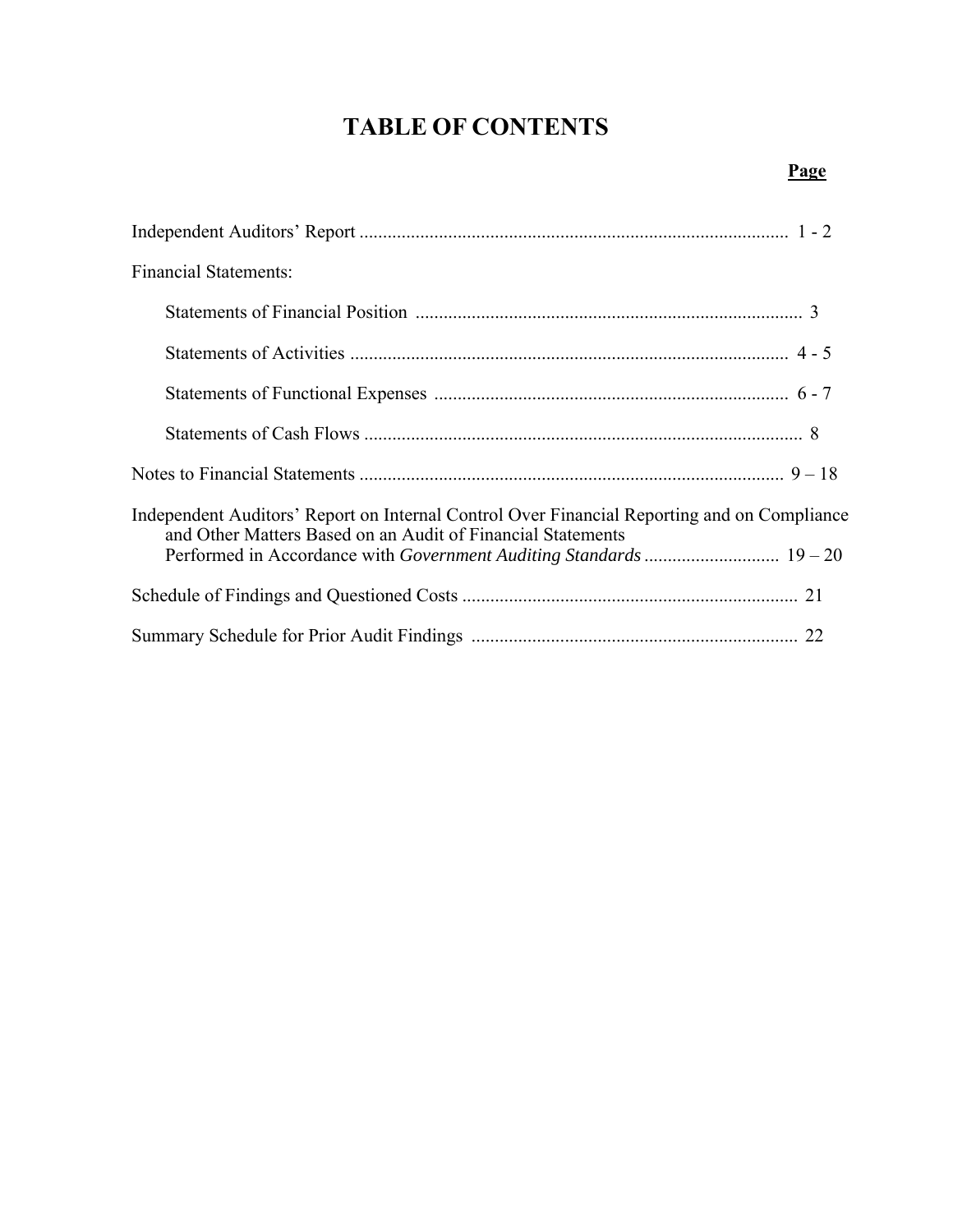## FINNEY, NEILL & COMPANY, P.S.

C E R T I F I E D P U B L I C A C C O U N T A N T S

### **INDEPENDENT AUDITORS' REPORT**

To the Board of Directors of Casa Latina

### **Report on the Financial Statements**

We have audited the accompanying financial statements of Casa Latina (a nonprofit organization), which comprise the statements of financial position as of December 31, 2020 and 2019, and the related statements of activities, functional expenses, and cash flows for the years then ended, and the related notes to the financial statements.

### *Management's Responsibility for the Financial Statements*

Management is responsible for the preparation and fair presentation of these financial statements in accordance with accounting principles generally accepted in the United States of America; this includes the design, implementation, and maintenance of internal control relevant to the preparation and fair presentation of financial statements that are free from material misstatement, whether due to fraud or error.

### *Auditors' Responsibility*

Our responsibility is to express an opinion on these financial statements based on our audits. We conducted our audits in accordance with auditing standards generally accepted in the United States of America and the standards applicable to financial audits contained in *Government Auditing Standards,* issued by the Comptroller General of the United States. Those standards require that we plan and perform the audit to obtain reasonable assurance about whether the financial statements are free from material misstatement.

An audit involves performing procedures to obtain audit evidence about the amounts and disclosures in the financial statements. The procedures selected depend on the auditor's judgment, including the assessment of the risks of material misstatement of the financial statements, whether due to fraud or error. In making those risk assessments, the auditor considers internal control relevant to the entity's preparation and fair presentation of the financial statements in order to design audit procedures that are appropriate in the circumstances, but not for the purpose of expressing an opinion on the effectiveness of the entity's internal control. Accordingly, we express no such opinion. An audit also includes evaluating the appropriateness of accounting policies used and the reasonableness of significant accounting estimates made by management, as well as evaluating the overall presentation of the financial statements.

We believe that the audit evidence we have obtained is sufficient and appropriate to provide a basis for our audit opinion.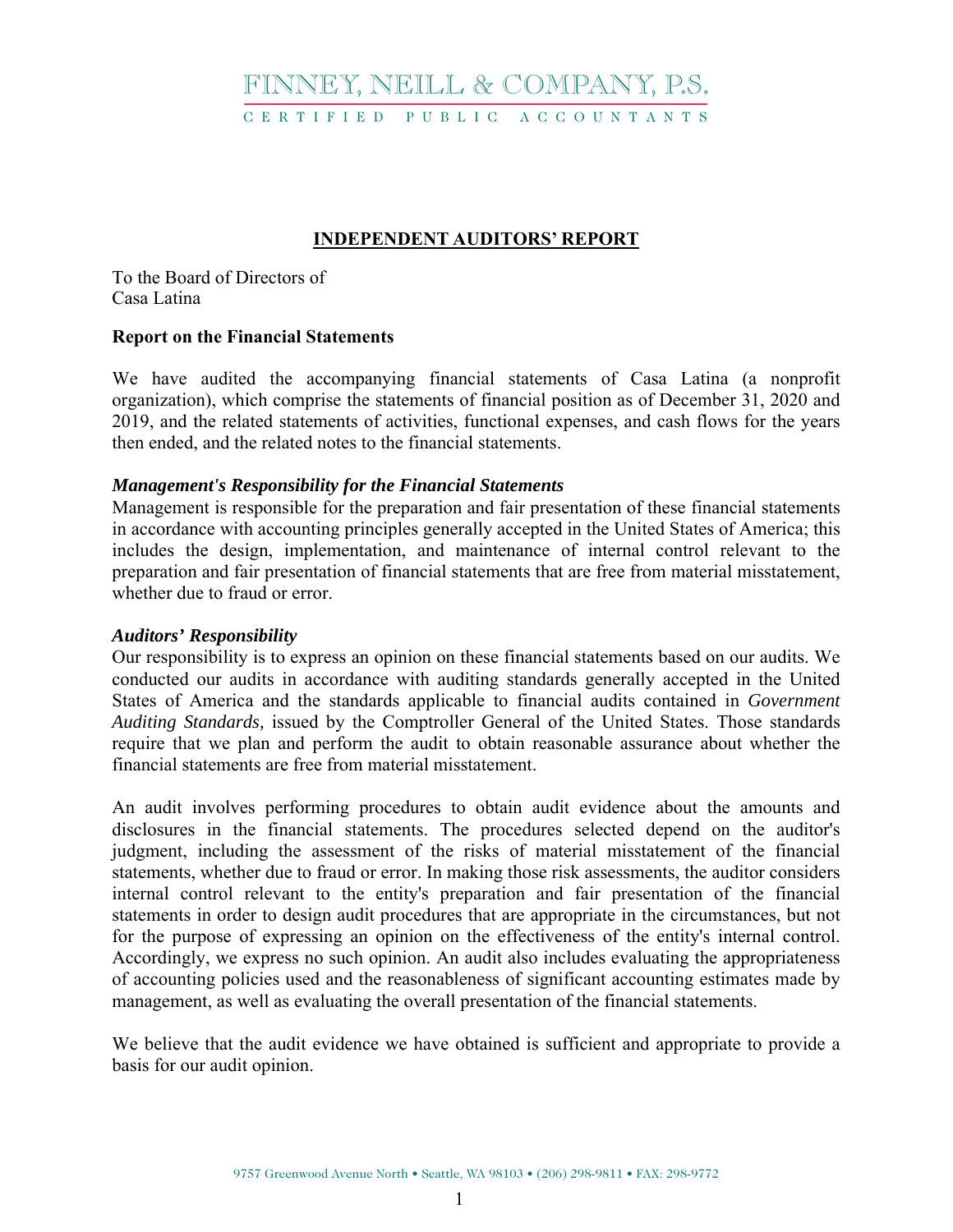### **INDEPENDENT AUDITORS' REPORT, CONTINUED**

#### *Opinion*

In our opinion, the financial statements referred to above present fairly, in all material respects, the financial position of Casa Latina as of December 31, 2020 and 2019, and the changes in its net assets and its cash flows for the years then ended in accordance with accounting principles generally accepted in the United States of America.

### **Other Reporting Required by** *Government Auditing Standards*

In accordance with *Government Auditing Standards,* we have also issued our report dated August 24, 2021 on our consideration of Casa Latina's internal control over financial reporting and on our tests of its compliance with certain provisions of laws, regulations, contracts, and grant agreements and other matters. The purpose of that report is to describe the scope of our testing of internal control over financial reporting and compliance and the results of that testing, and not to provide an opinion on internal control over financial reporting or on compliance. That report is an integral part of an audit performed in accordance with *Government Auditing Standards* in considering Casa Latina's internal control over financial reporting and compliance.

Finney, Nill & Company, P.S.

August 24, 2021 Seattle, Washington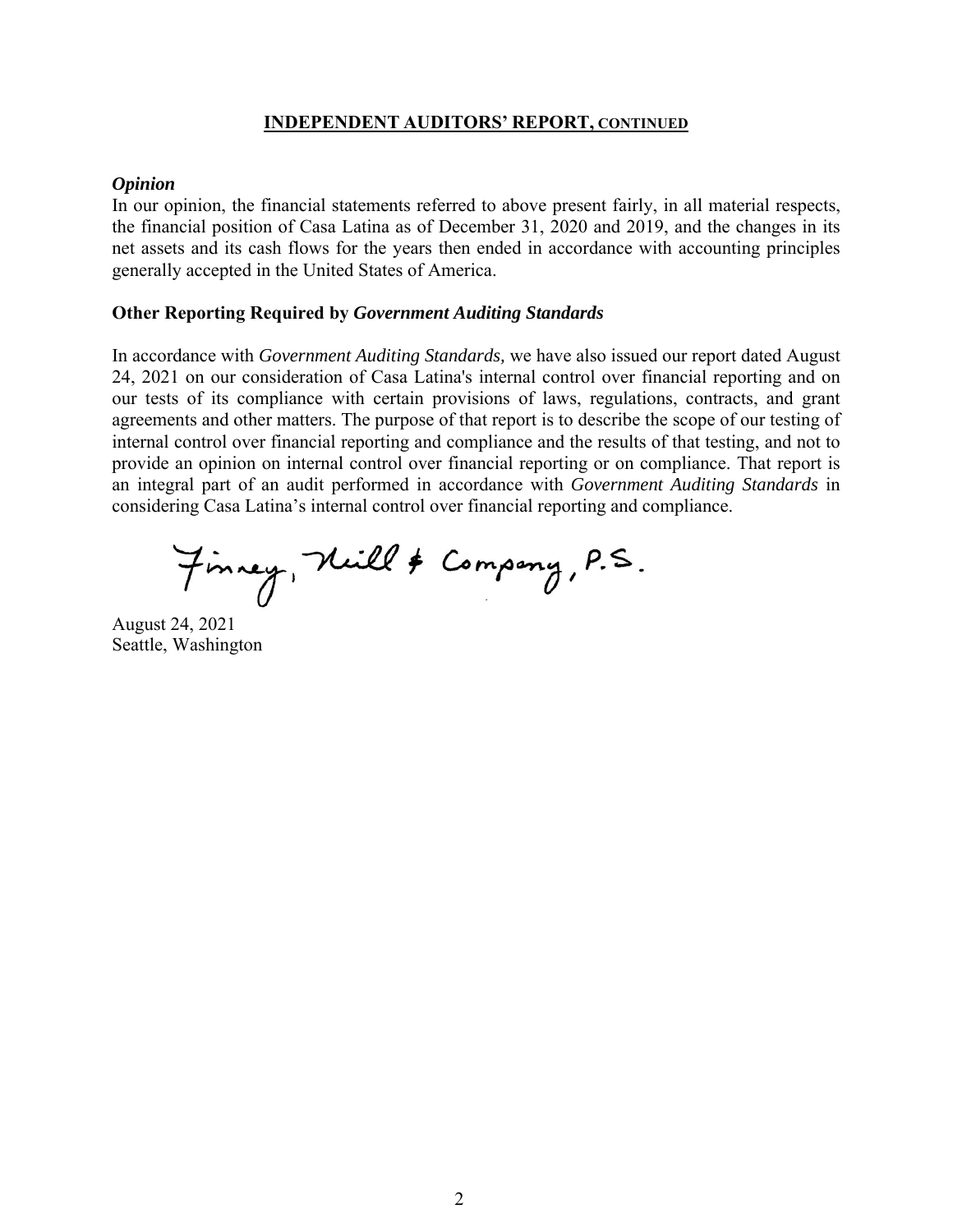### **CASA LATINA**  STATEMENTS OF FINANCIAL POSITION December 31, 2020 and 2019

| <b>Assets</b>                                   |                           | 2020        | 2019       |
|-------------------------------------------------|---------------------------|-------------|------------|
| Current assets:                                 |                           |             |            |
| Cash and cash equivalents                       | \$                        | 1,598,971   | 844,329    |
| Grants receivable                               |                           | 130,598     | 176,032    |
| Accounts receivable                             |                           | 3,030       | 5,675      |
| Pledges receivable, current                     |                           | 3,998       | 54,840     |
| Cash held for other organizations               |                           | 17,238      | 17,238     |
| Workers' funds                                  |                           | 5,382       | 7,884      |
| Prepaids and deposits                           |                           | 22,028      | 23,398     |
| Total current assets                            |                           | 1,781,245   | 1,129,396  |
| Property, equipment, and other:                 |                           |             |            |
| Land                                            |                           | 1,154,303   | 1,154,303  |
| Building and improvements                       |                           | 3,782,928   | 3,776,712  |
| Equipment                                       |                           | 113,047     | 113,047    |
| Software                                        |                           | 134,338     | 120,619    |
| Furniture and fixtures                          |                           | 46,289      | 46,289     |
| Less: accumulated depreciation and amortization |                           | (1,084,263) | (981, 055) |
|                                                 |                           | 4,146,642   | 4,229,915  |
| Pledges receivable, net of current portion      |                           |             | 125        |
| <b>Total</b> assets                             | \$                        | 5,927,887   | 5,359,436  |
| <b>Liabilities and Net Assets</b>               |                           |             |            |
| Current liabilities:                            |                           |             |            |
| Accounts payable                                | $\boldsymbol{\mathsf{S}}$ | 50,775      | 66,319     |
| Payroll liabilities                             |                           | 131,081     | 100,948    |
| Deferred revenues                               |                           | 122,997     | 98,003     |
| Funds held for other organizations              |                           | 17,238      | 17,238     |
| Other current liabilities                       |                           | 7,611       | 21,011     |
| Forgivable PPP loan                             |                           | 294,882     |            |
| Notes payable, current portion                  |                           | 9,736       | 23,620     |
| Total current liabilities                       |                           | 634,320     | 327,139    |
| Long term liabilities:                          |                           |             |            |
| Notes payable, long-term, net                   |                           | 638,991     | 432,057    |
| <b>Total liabilities</b>                        |                           | 1,273,311   | 759,196    |
| Net assets:                                     |                           |             |            |
| Without donor restrictions                      |                           | 4,122,370   | 4,028,400  |
| With donor restrictions                         |                           | 532,206     | 571,840    |
| Total net assets                                |                           | 4,654,576   | 4,600,240  |
| Total liabilities and net assets                | \$                        | 5,927,887   | 5,359,436  |

*The accompanying notes are an integral part of these financial statements.*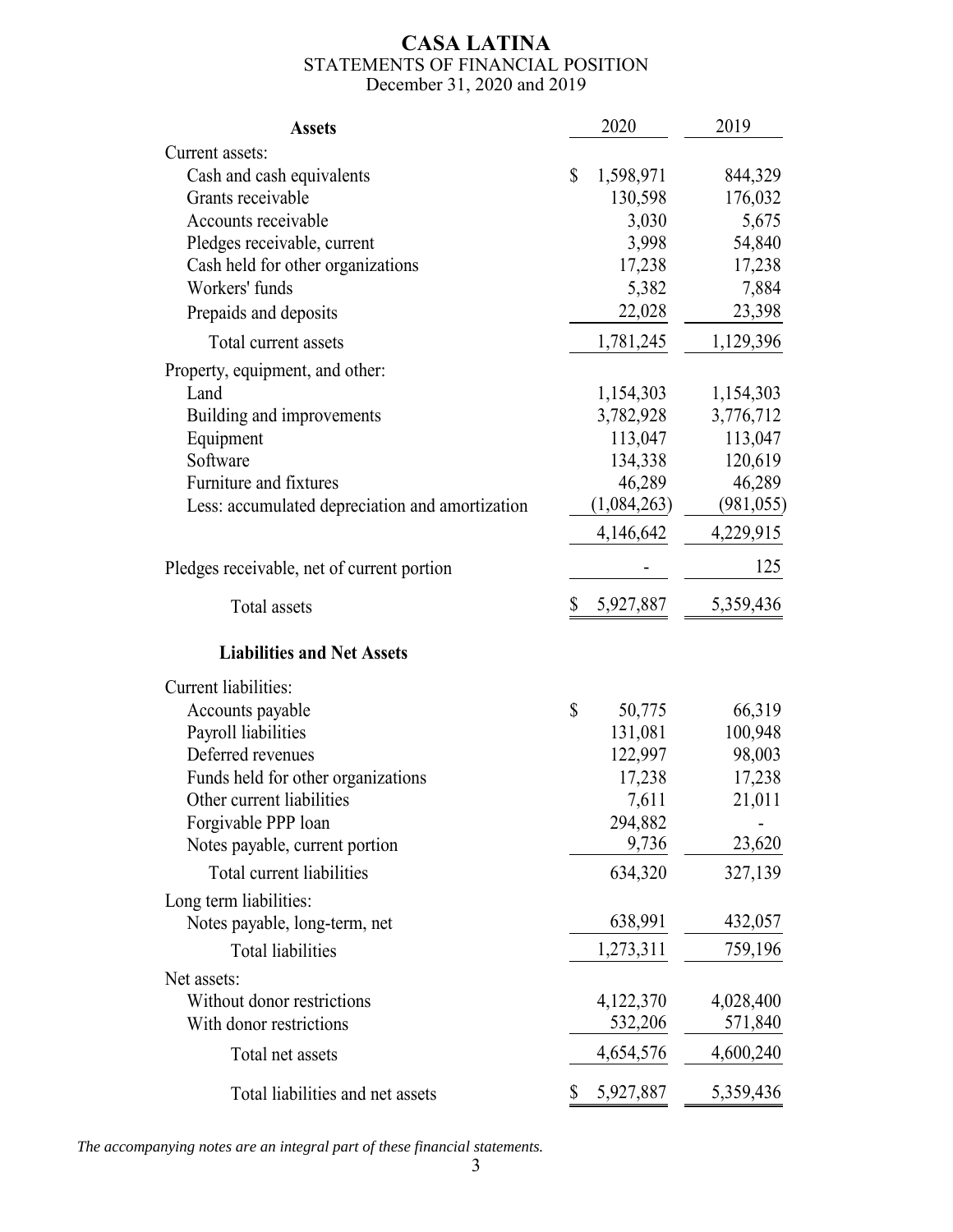### **CASA LATINA** STATEMENT OF ACTIVITIES Year ended December 31, 2020

|                                              | Without donor          | With donor   |           |
|----------------------------------------------|------------------------|--------------|-----------|
|                                              | restrictions           | restrictions | Total     |
| Support and revenue                          |                        |              |           |
| Government grants                            | $\mathbf S$<br>873,377 |              | 873,377   |
| Foundation grants                            | 771,744                |              | 771,744   |
| Contributions                                | 511,160                | 15,331       | 526,491   |
| United Way                                   | 132,500                |              | 132,500   |
| Event revenue, net of direct benefits of \$0 | 220,329                |              | 220,329   |
| In-kind revenue                              | 37,600                 |              | 37,600    |
| Rental income                                | 17,170                 |              | 17,170    |
| Fees for service                             | 65,056                 |              | 65,056    |
| Other income                                 | 3,730                  |              | 3,730     |
| Net assets released from restrictions        | 54,965                 | (54, 965)    |           |
| Total support and revenue                    | 2,687,631              | (39, 634)    | 2,647,997 |
| Expenses:                                    |                        |              |           |
| Program                                      | 1,856,158              |              | 1,856,158 |
| Management and general                       | 409,899                |              | 409,899   |
| Fundraising                                  | 327,604                |              | 327,604   |
| Total expenses                               | 2,593,661              |              | 2,593,661 |
| Increase (decrease) in net assets            | 93,970                 | (39, 634)    | 54,336    |
| Net assets - beginning of year               | 4,028,400              | 571,840      | 4,600,240 |
| Net assets - end of year                     | 4,122,370              | 532,206      | 4,654,576 |

*The accompanying notes are an integral part of these financial statements.*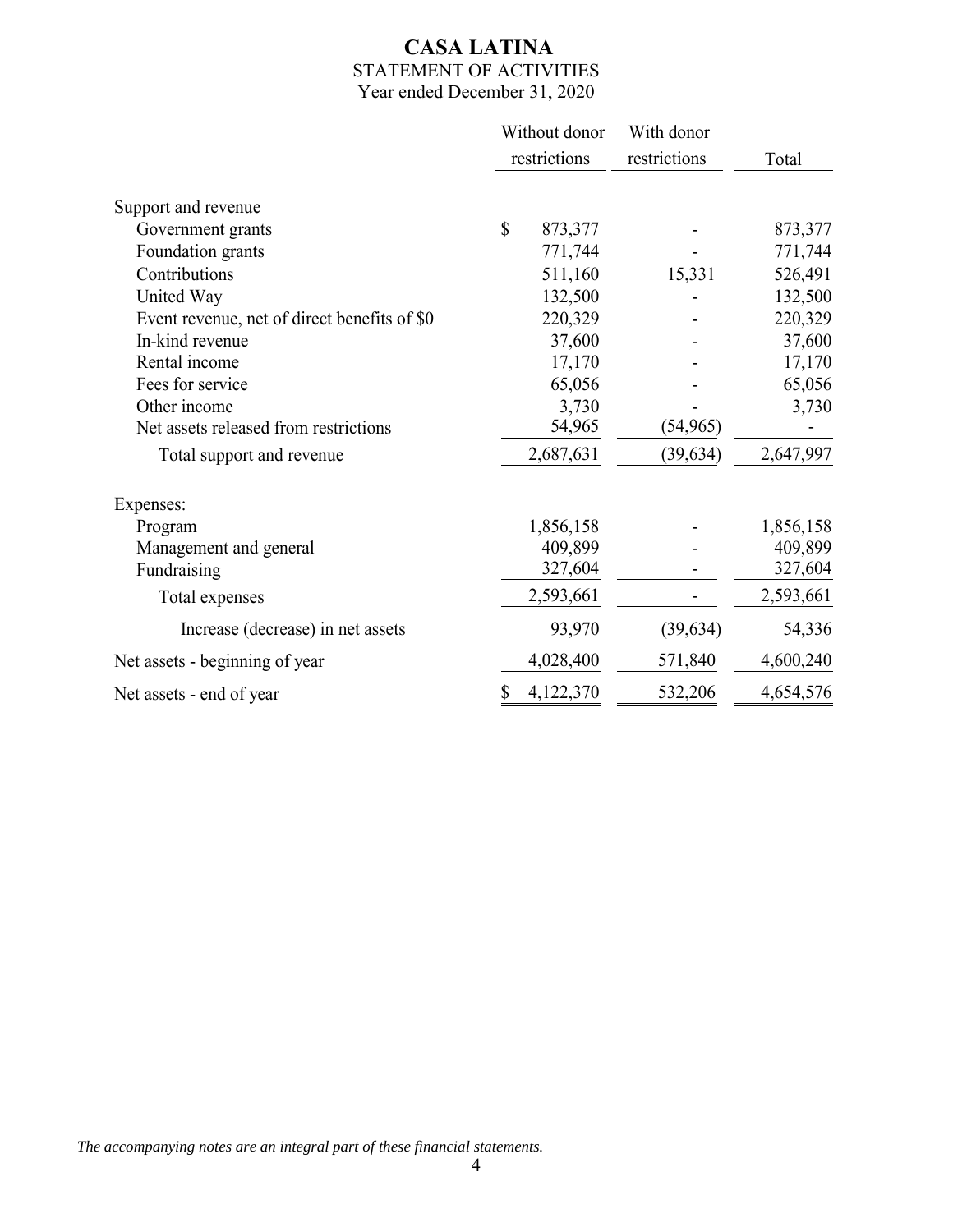### **CASA LATINA** STATEMENT OF ACTIVITIES Year ended December 31, 2019

|                                                   |              | Without donor | With donor   |            |
|---------------------------------------------------|--------------|---------------|--------------|------------|
|                                                   | restrictions |               | restrictions | Total      |
| Support and revenue                               |              |               |              |            |
| Government grants                                 | $\mathbb{S}$ | 897,274       |              | 897,274    |
| Foundation grants                                 |              | 265,735       |              | 265,735    |
| Contributions                                     |              | 269,358       | 4,541        | 273,899    |
| United Way                                        |              | 125,417       |              | 125,417    |
| Event revenue, net of direct benefits of \$96,765 |              | 148,549       |              | 148,549    |
| In-kind revenue                                   |              | 34,300        |              | 34,300     |
| Rental income                                     |              | 38,870        |              | 38,870     |
| Fees for service                                  |              | 100,350       |              | 100,350    |
| Other income                                      |              | 2,665         |              | 2,665      |
| Net assets released from restrictions             |              | 311,282       | (311, 282)   |            |
| Total support and revenue                         |              | 2,193,800     | (306, 741)   | 1,887,059  |
| Expenses:                                         |              |               |              |            |
| Program                                           |              | 1,492,276     |              | 1,492,276  |
| Management and general                            |              | 243,511       |              | 243,511    |
| Fundraising                                       |              | 253,373       |              | 253,373    |
| Total expenses                                    |              | 1,989,160     |              | 1,989,160  |
| Increase (decrease) in net assets                 |              | 204,640       | (306,741)    | (102, 101) |
| Net assets - beginning of year                    |              | 3,823,760     | 878,581      | 4,702,341  |
| Net assets - end of year                          | \$           | 4,028,400     | 571,840      | 4,600,240  |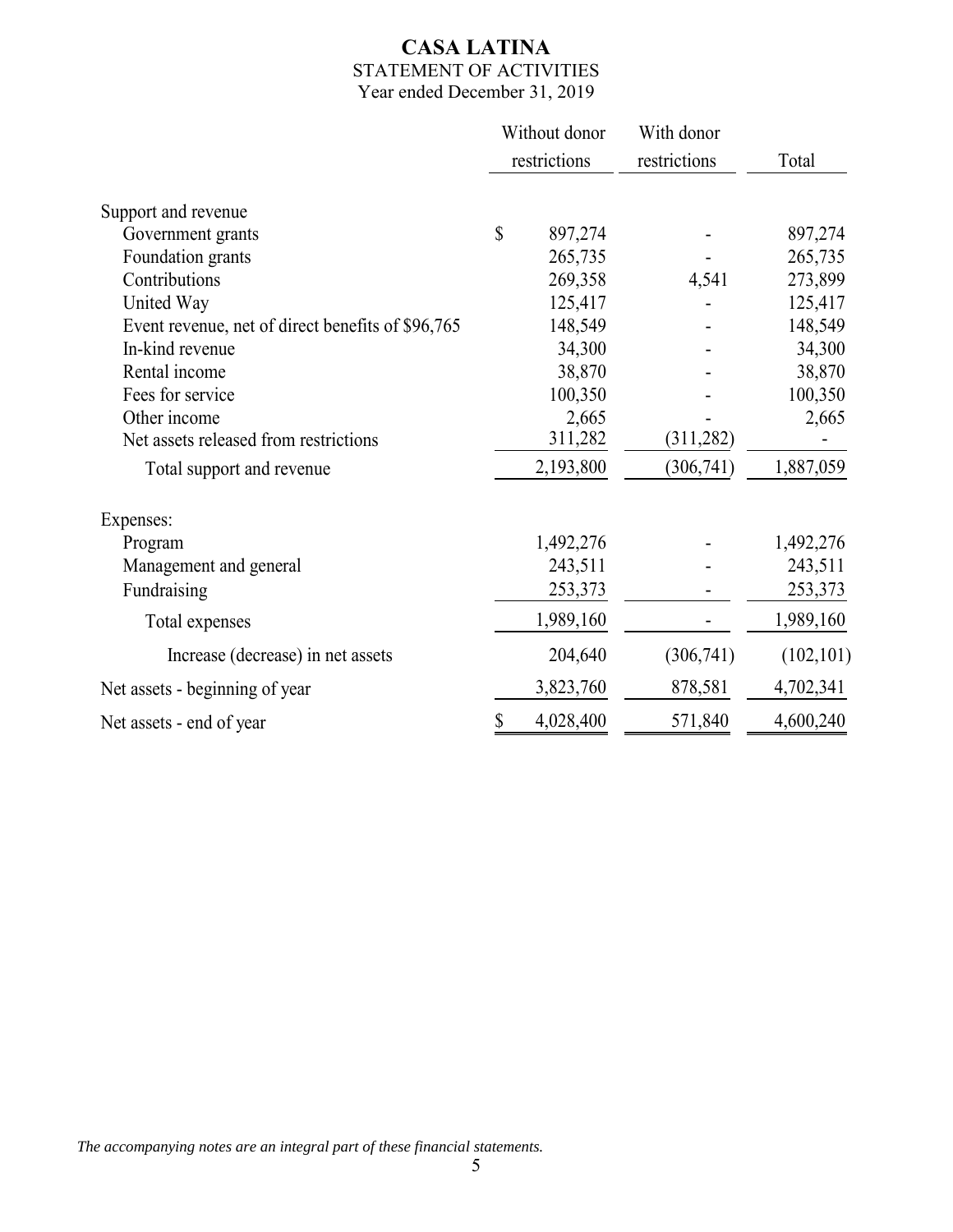### **CASA LATINA** STATEMENT OF FUNCTIONAL EXPENSES Year ended December 31, 2020

|                                              | Program         | Management<br>and General | Fundraising | Total     |
|----------------------------------------------|-----------------|---------------------------|-------------|-----------|
| Payroll and related costs                    | 1,142,351<br>\$ | 293,747                   | 195,832     | 1,631,930 |
| Worker relief funds - COVID19                | 315,600         |                           |             | 315,600   |
| External contractors                         | 75,563          | 5,597                     | 46,077      | 127,237   |
| Services, in-kind                            | 37,600          |                           |             | 37,600    |
| Occupancy                                    | 41,414          | 5,173                     | 2,465       | 49,052    |
| Supplies                                     | 51,147          | 13,250                    | 409         | 64,806    |
| Operations                                   | 38,484          | 5,040                     | 2,291       | 45,815    |
| Professional services                        |                 | 56,804                    | 42,938      | 99,742    |
| Event expenses                               | 3               | 1,452                     | 2,281       | 3,736     |
| Travel                                       | 29,873          | 184                       | 202         | 30,259    |
| Insurance                                    | 15,213          | 1,992                     | 906         | 18,111    |
| Interest                                     | 13,995          | 1,833                     | 833         | 16,661    |
| Other operating costs                        | 8,220           | 13,474                    | 28,210      | 49,904    |
| Depreciation                                 | 86,695          | 11,353                    | 5,160       | 103,208   |
| Total expenses                               | 1,856,158       | 409,899                   | 327,604     | 2,593,661 |
| Less: Direct benefits to donors              |                 |                           |             |           |
| Total expenses on Statement of Activities \$ | 1,856,158       | 409,899                   | 327,604     | 2,593,661 |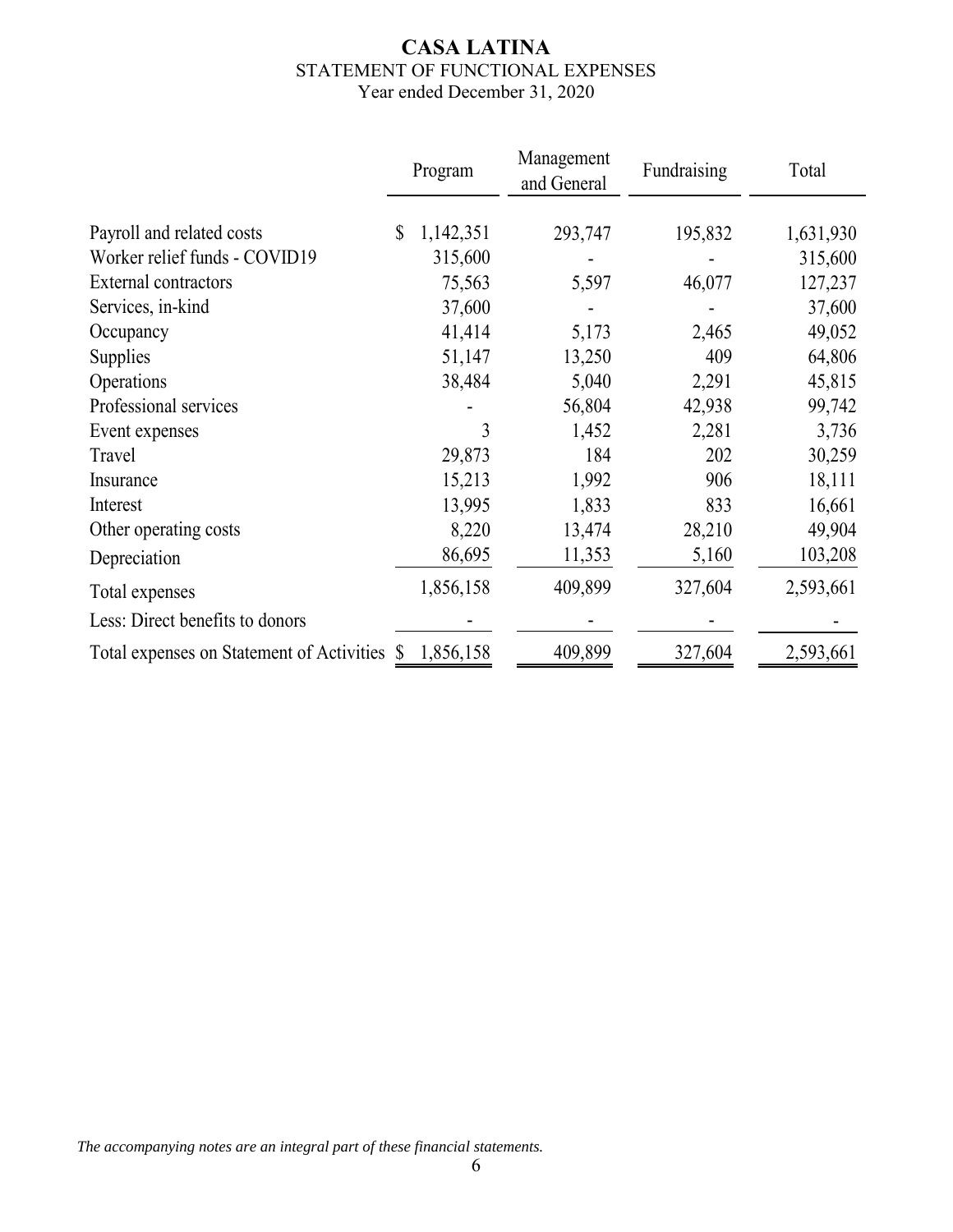### **CASA LATINA** STATEMENT OF FUNCTIONAL EXPENSES Year ended December 31, 2019

|                                                       | Program         | Management<br>and General | Fundraising | Total     |
|-------------------------------------------------------|-----------------|---------------------------|-------------|-----------|
|                                                       |                 |                           |             |           |
| Payroll and related costs                             | 1,082,898<br>\$ | 142,587                   | 166,433     | 1,391,918 |
| <b>External contractors</b>                           | 90,142          | 2,202                     | 22,162      | 114,506   |
| Services, in-kind                                     | 31,800          |                           | 2,500       | 34,300    |
| Occupancy                                             | 60,905          | 7,976                     | 3,625       | 72,506    |
| Supplies                                              | 37,285          | 11,011                    | 4,854       | 53,150    |
| Operations                                            | 37,819          | 4,952                     | 2,251       | 45,022    |
| Professional services                                 |                 | 45,044                    | 16,140      | 61,184    |
| Event expenses                                        | 640             | 3,984                     | 105,078     | 109,702   |
| Travel                                                | 23,047          | 1,281                     | 40          | 24,368    |
| Insurance                                             | 15,740          | 2,061                     | 937         | 18,738    |
| Interest                                              | 12,192          | 1,597                     | 726         | 14,515    |
| Bad debt                                              |                 | 200                       |             | 200       |
| Other operating costs                                 | 18,607          | 9,983                     | 20,559      | 49,149    |
| Depreciation                                          | 81,201          | 10,633                    | 4,833       | 96,667    |
| Total expenses                                        | 1,492,276       | 243,511                   | 350,138     | 2,085,925 |
| Less: Direct benefits to donors                       |                 |                           | (96, 765)   | (96, 765) |
| Total expenses on Statement of Activities \$1,492,276 |                 | 243,511                   | 253,373     | 1,989,160 |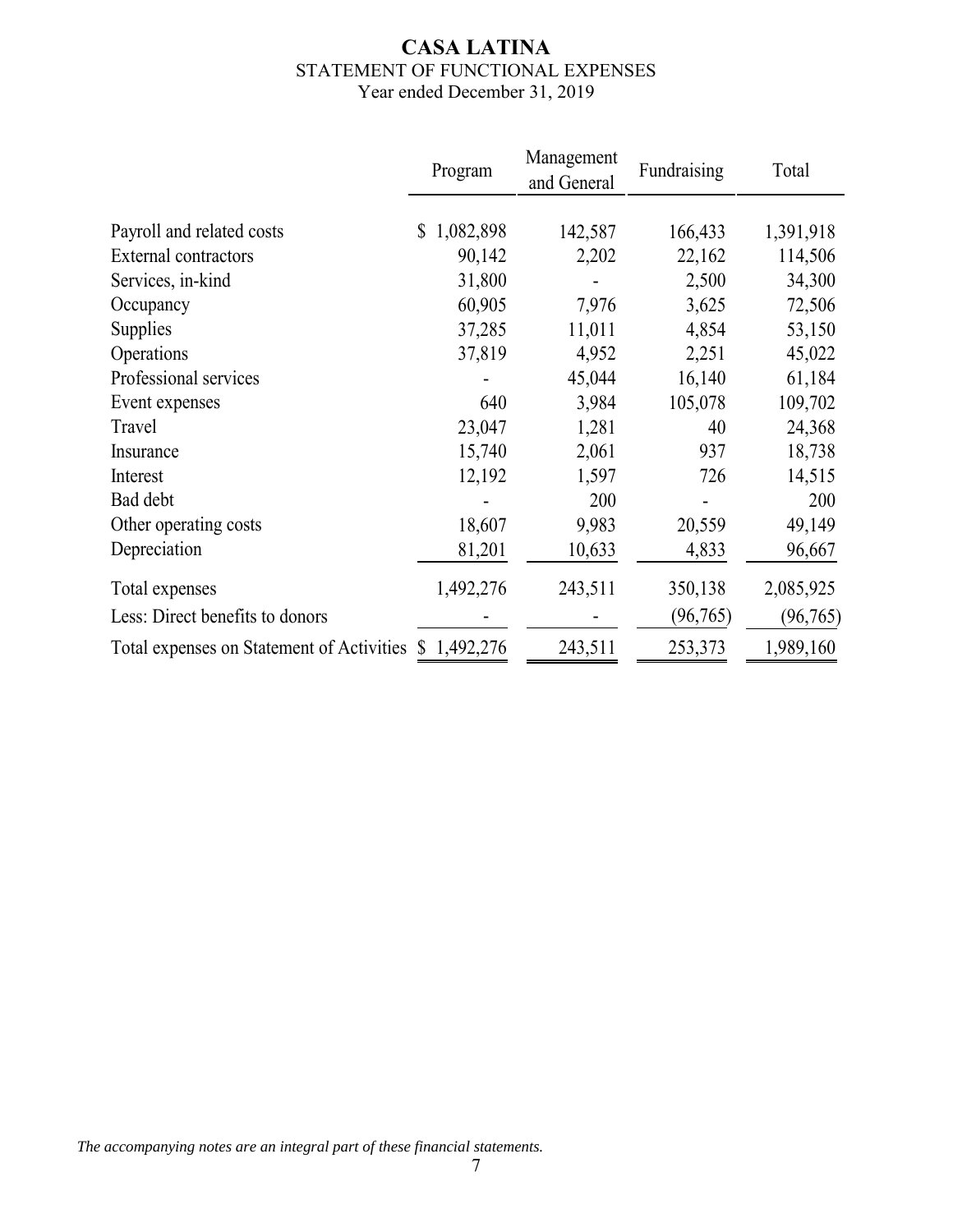### **CASA LATINA** STATEMENTS OF CASH FLOWS Years ended December 31, 2020 and 2019

|                                                                               |    | 2020      | 2019       |
|-------------------------------------------------------------------------------|----|-----------|------------|
| Cash flows from operating activities:                                         |    |           |            |
| Change in net assets                                                          | \$ | 54,336    | (102, 101) |
| Adjustments to reconcile change in net assets                                 |    |           |            |
| to cash provided (used) by operating activities:                              |    |           |            |
| Depreciation and amortization                                                 |    | 104,245   | 97,704     |
| (Increase) decrease in assets:                                                |    |           |            |
| Grants and pledges receivable                                                 |    | 96,401    | 77,951     |
| Accounts receivable                                                           |    | 2,645     | 60         |
| Prepaids and deposits                                                         |    | 1,370     | (18,062)   |
| Increase (decrease) in liabilities:                                           |    |           |            |
| Accounts payable                                                              |    | (15, 544) | 39,886     |
| Other accrued liabilities                                                     |    | 41,727    | 28,717     |
| Net cash provided (used) by operating activities                              |    | 285,180   | 124,155    |
| Cash flows from investing activities:                                         |    |           |            |
| Purchase of improvements and equipment                                        |    | (19, 935) | (16,326)   |
| Net cash provided (used) by investing activities                              |    | (19, 935) | (16,326)   |
| Cash flows from financing activities:                                         |    |           |            |
| Proceeds from forgivable PPP loan                                             |    | 294,882   |            |
| Proceeds from long-term debt                                                  |    | 450,000   |            |
| Payments on long-term debt                                                    |    | (257,987) | (38, 428)  |
| Net cash provided (used) by financing activities                              |    | 486,895   | (38, 428)  |
| Net increase (decrease) in cash, cash equivalents, and restricted cash        |    | 752,140   | 69,401     |
| Cash, cash equivalents, and restricted cash at beginning of year              |    | 869,451   | 800,050    |
| Cash, cash equivalents, and restricted cash at end of year                    | S  | 1,621,591 | 869,451    |
| Reconciliation of cash, cash equivalents, and restricted cash:                |    |           |            |
| Cash and cash equivalents                                                     | \$ | 1,598,971 | 844,329    |
| Cash held for other organizations                                             |    | 17,238    | 17,238     |
| Workers' funds                                                                |    | 5,382     | 7,884      |
| Total cash, cash equivalents, and restricted cash on statement of cash flows: |    | 1,621,591 | 869,451    |
| SUPPLEMENTAL DISCLOSURE OF CASH FLOW INFORMATION                              |    |           |            |
| Cash paid for interest                                                        | \$ | 16,660    | 14,471     |

*The accompanying notes are an integral part of these financial statements.*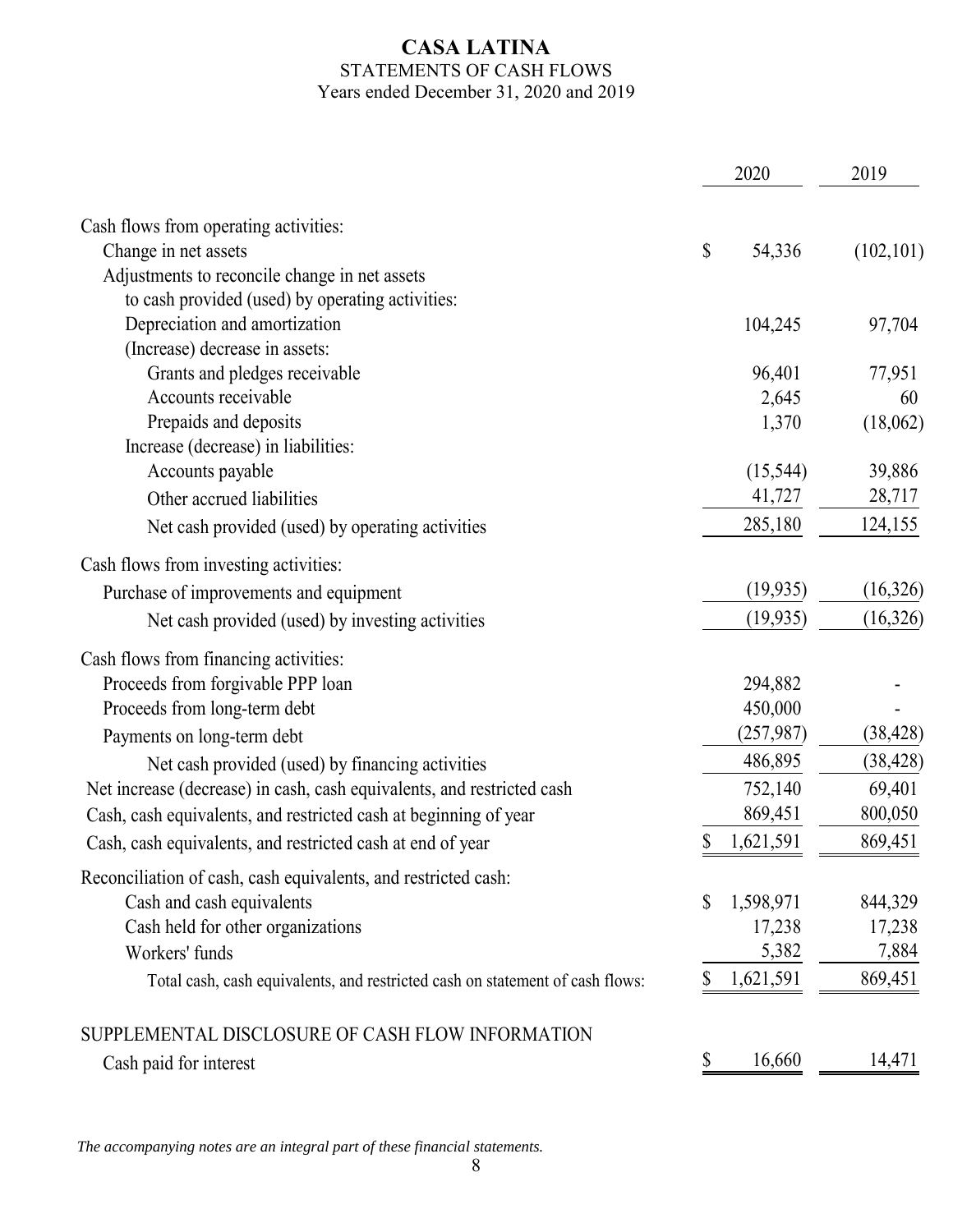### **CASA LATINA** Notes To Financial Statements Years Ended December 31, 2020 and 2019

### NOTE 1 – NATURE OF ORGANIZATION

Casa Latina (the Organization) is a not-for-profit,  $501(c)(3)$  organization formed in 1995. As a vibrant, immigrant worker rights organization, Casa Latina empowers low-wage Latino immigrants to move from economic insecurity to economic prosperity and to lift their voices to take action around public policy issues that affect them. Our vision is for the Latino community to participate fully in the economy and democracy of this country.

Casa Latina serves working age (18+) Latino immigrants, the majority of whom work as day laborers and domestic workers—the positions low wage Latino immigrants are most likely to fill after reaching the US. In 2020 and 2019, 73% and 76% of participants were men, 26% and 23% were women, and 1% and 1% were LGBTQ, respectively.

Casa Latina strives to provide culturally relevant programs that are applicable to the lived experiences of the Latino day laborers and domestic workers we serve. We use the popular education model of collective leadership to design programs that draw directly from our members' stories and needs. Our programs are built around three pillars: Employment, Education, and Community Organizing. Current programs include:

### Employment

The Day Worker Center, Casa Latina's hiring hall, connects participants on a daily basis with day labor and domestic work at fair wages. These temporary jobs build a path to more stable employment and provide participants with the financial stability and client-base they need to earn a living and to prepare for their next steps—whether that's finding safe housing, starting full-time work, or building their own business.

#### Education

Casa Latina offers a variety of classes that help participants develop the skills they need to be more employable, which in turn helps them climb out of poverty.

- English as a Second Language: Free English classes, taught five days a week, help participants navigate everyday life and employment in the United States.
- Workplace Skills: Job skills trainings on topics including moving, gardening, and environmentally safe ("green") cleaning give participants valuable skills to find and retain work.
- Workplace Safety: Safety trainings keep participants safe on the job and educate them on work place hazards, ergonomics, etc.

#### Community Organizing

Because Casa Latina believes that those most affected by racial and socioeconomic inequities are those most qualified to propose solutions, members organize and take leadership within Casa Latina and in the community at large. For example:

• Every Friday evening, the women's leadership group Mujeres Sin Fronteras (Women without Borders) meets and provides participants with the opportunity to gain leadership skills and build community. Topics of trainings and discussion include self-esteem building; civil rights; domestic violence; public speaking; women's preventative health care; and household finances.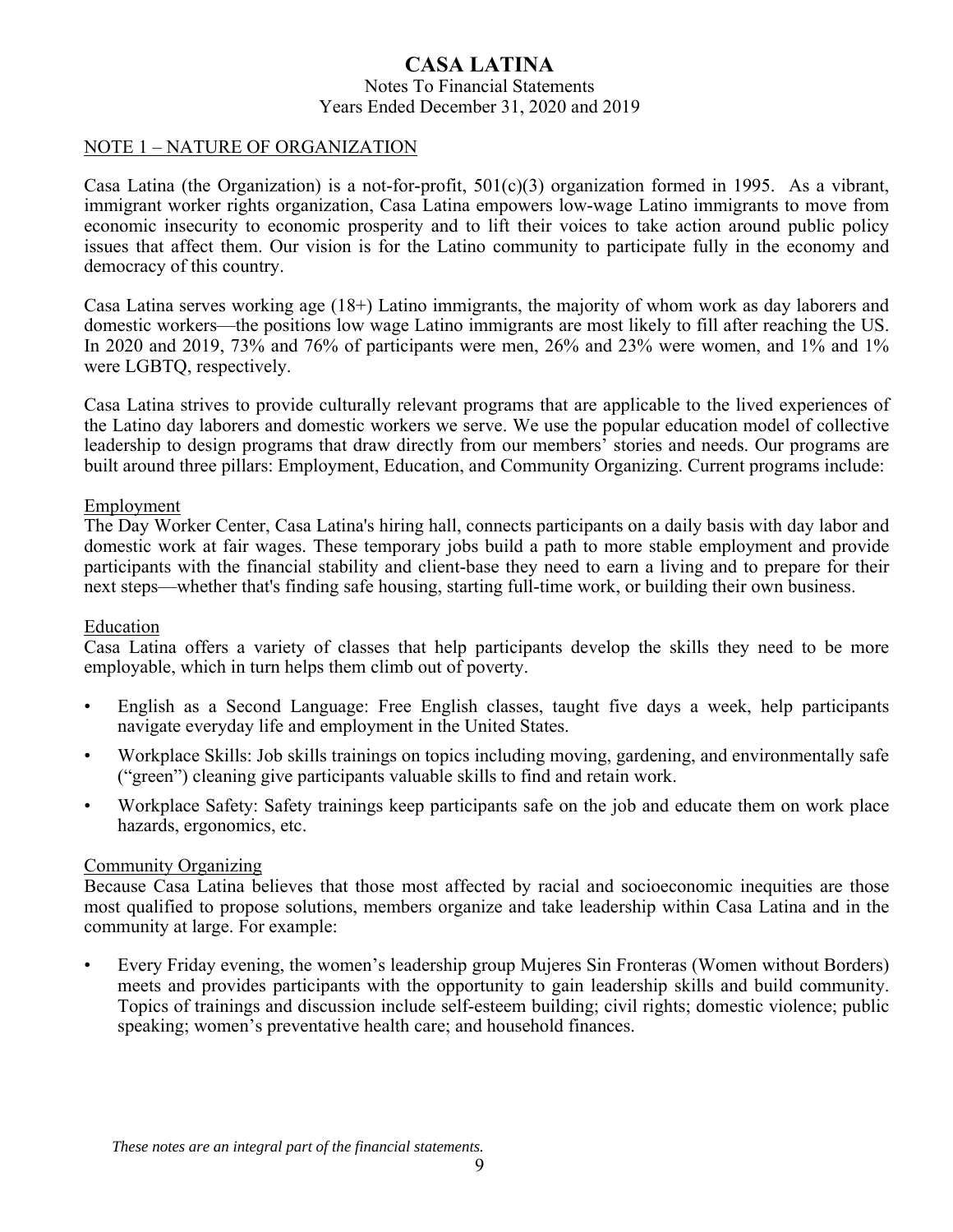Notes To Financial Statements, continued Years Ended December 31, 2020 and 2019

### NOTE 1 – NATURE OF ORGANIZATION, continued

Community Organizing, continued

- Casa Latina's worker defense committee educates workers on labor rights and supports victims of wage theft in recovering stolen wages.
- Casa Latina provides know your rights trainings and has created a community-wide plan for rapid response to actions by immigration enforcement. We will continue looking for ways to defend and empower our community in the face of increased anti-immigrant sentiments.

In addition to directly serving the Latino community in King County, Casa Latina has national impact as a model day worker center whose programs, curricula, and operations have been shared and implemented at worker centers throughout the country.

### NOTE 2 – SUMMARY OF SIGNIFICANT ACCOUNTING POLICIES

#### Basis of accounting

The financial statements have been prepared on the accrual basis of accounting in accordance with accounting principles generally accepted in the United States of America

### Financial statement presentation

The accompanying financial statements have been prepared in conformity with the disclosure and display requirements of the Financial Accounting Standards Board (FASB) Accounting Standards Codification Topic 958, *Not-for-profit Entities*. This Topic establishes standards for external financial reporting by notfor-profit organizations and requires that resources be classified for accounting and reporting purposes into net asset classes according to donor-imposed restrictions. Accordingly, the net assets of the Organization have been reported as follows:

- *Net assets without donor restrictions* are those currently available at the discretion of the Board for use in the activities of the Organization.
- *Net assets with donor restrictions* are those restricted by donors to be used for certain purposes or in future periods, and consisted of \$532,206 and \$571,840 as of December 31, 2020 and 2019, respectively.

Net assets with donor restrictions are created only by donor-imposed restrictions on the use of funds. All other net assets, including board-designated or appropriated amounts, are reported as part of the net assets without donor restrictions class.

Contributions restricted by the donor are reported as increases in net assets without donor restrictions if the restrictions expire in the reporting period in which the revenue is recognized. All other donor-restricted contributions are reported as increases in net assets with donor restrictions. When a restriction expires, restricted net assets are reclassified to net assets without donor restrictions and reported in the statement of activity and change in net assets as net assets released from restriction.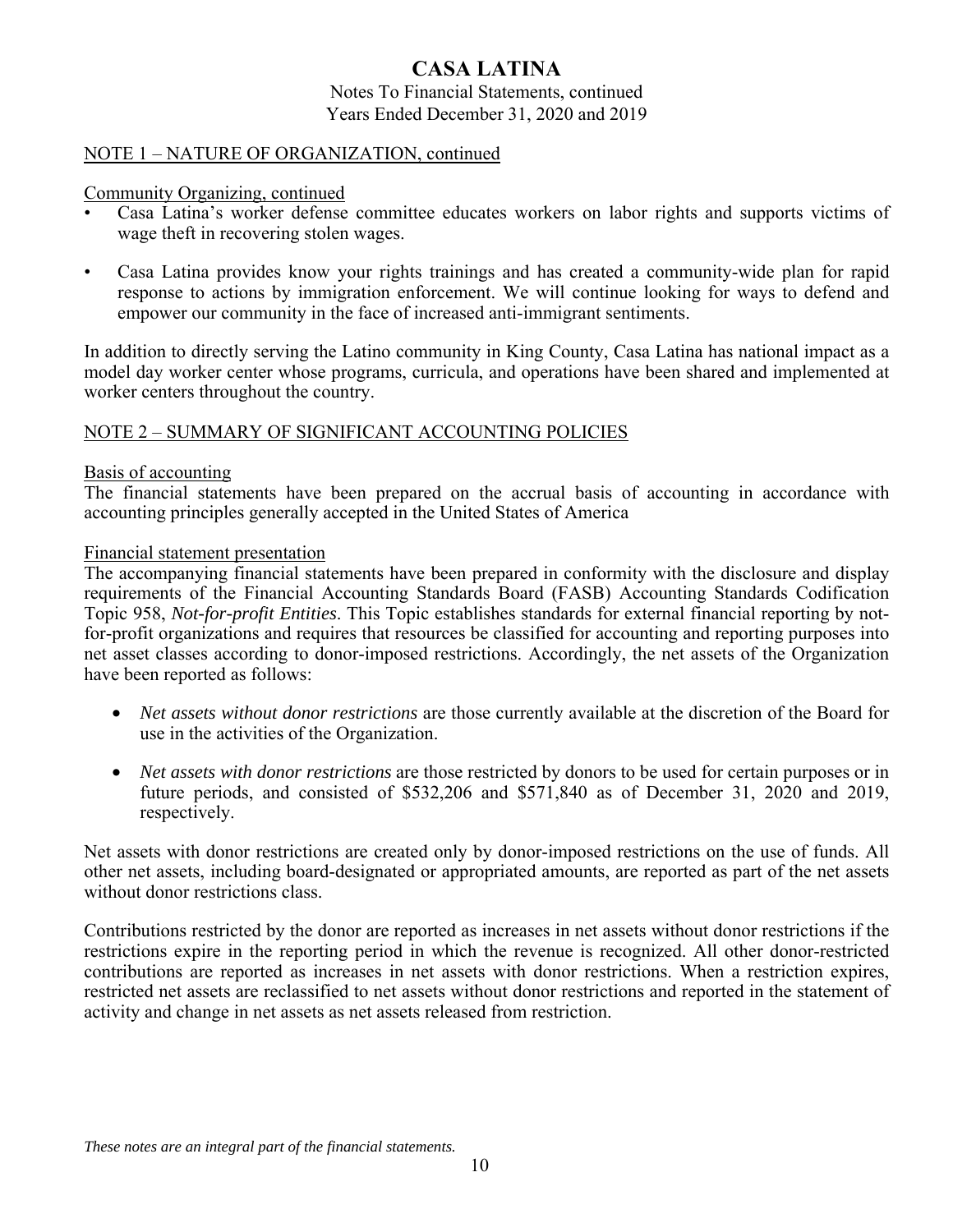Notes To Financial Statements, continued Years Ended December 31, 2020 and 2019

### NOTE 2 – SUMMARY OF SIGNIFICANT ACCOUNTING POLICIES, continued

#### Cash and cash equivalents

Cash consists of balances held in checking, money market and certificate of deposit accounts. For purposes of the statement of cash flows, the Organization considers all highly liquid investments with an initial maturity of three months or less to be cash equivalents. The Organization maintains its cash and cash equivalents in bank accounts that may exceed federally insured limits at times during the year. The Organization has not experienced any losses in these accounts, and management does not believe it is exposed to any significant credit risk.

### Restricted Cash

Restricted cash balances consist of cash held for other organizations for which Casa Latina is the fiscal sponsor, as well as cash held for the worker members of Casa Latina.

### Receivables

The Organization's accounts receivable balances consist primarily of small miscellaneous receivables. Grants receivable balances consist primarily of unsecured receivables. Grant revenues are accrued once they have been earned in accordance with specific contractual terms. Pledges receivable are unconditional promises to give that are recognized as revenues or gains in the period received and as assets, decrease of liabilities, or expenses depending on the form of the benefits received. The Organization has deemed that all accounts, grants, and pledges receivable are collectible, therefore no allowance has been provided.

### Funds held for other organizations

The Organization has entered into agreements with two Organizations to act as their fiscal sponsor. As of December 31, 2020 and 2019, Casa Latina reported \$17,238 and \$17,238 in cash restricted to use for other organizations, and a liability for these funds held of \$17,238 and \$17,238, respectively.

#### Fixed assets and depreciation

Casa Latina capitalizes all expenditures for furniture and equipment in excess of \$3,000. Fixed assets are recorded at cost. Improvements are capitalized, while expenditures for maintenance and repairs are charged to expense as incurred. Depreciation is provided in amounts sufficient to relate the cost of depreciable assets to operations over their estimated service lives, from 3 to 40 years. The estimated service life of the assets for depreciation purposes may be different than their actual economic useful life. Depreciation expense of \$103,208 and \$96,667 was recognized in the years ended December 31, 2020 and 2019, respectively.

### Debt Issuance Costs

Debt issuance costs, net of accumulated amortization, are reported as a direct reduction of the obligation to which such costs relate. Amortization of debt issuance costs is reported as a component of interest expense.

### Functional Allocation of Expenses

The costs of providing the programs and other activities have been summarized on a functional basis in the statements of activities. Accordingly, certain costs have been allocated among the programs and supporting services benefited. Salaries and related expenses and certain other overhead expenses are allocated based upon a study of time and effort. Occupancy, supplies, and other operating costs are allocated based upon a study of the allocation of square footage of the Organization's property.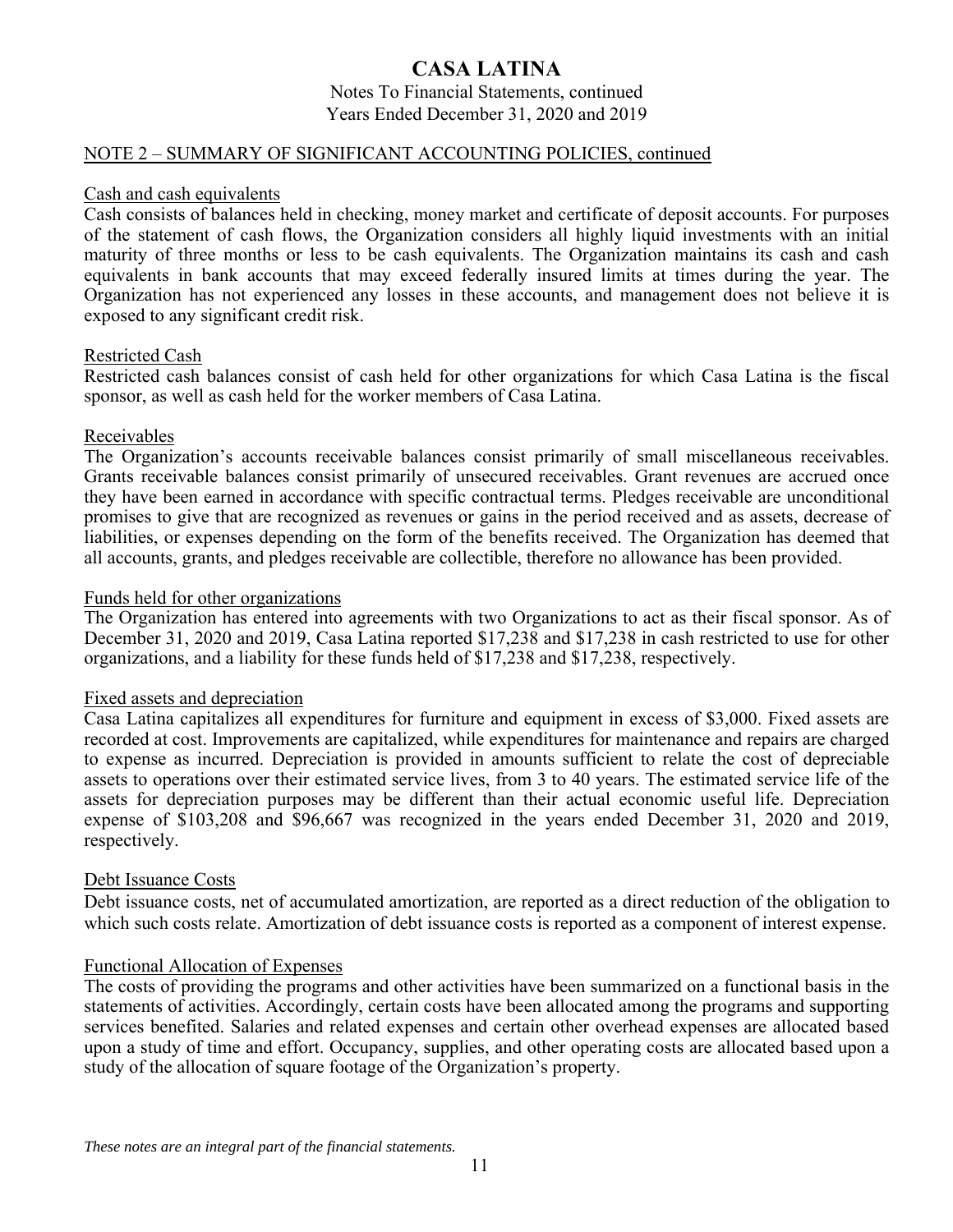Notes To Financial Statements, continued Years Ended December 31, 2020 and 2019

### NOTE 2 – SUMMARY OF SIGNIFICANT ACCOUNTING POLICIES, continued

#### Impairment of long-lived assets

The Organization reviews long-lived assets for impairment whenever events or changes in circumstances indicate that the carrying value may not be recoverable. Recoverability is measured by a comparison of the carrying amount to the future net undiscounted cash flow expected to be generated and any estimated proceeds from the eventual disposition. If the long-lived assets are considered to be impaired, the impairment to be recognized is measured at the amount by which the carrying amount exceeds the fair, value as determined from an appraisal, discounted cash flow analysis, or other valuation techniques. There were no impairment losses recognized for the years ended December 31, 2020 and 2019.

### Revenue and Revenue Recognition

The Organization recognizes revenue from classes and events for workers at the time the class or event takes place. Workers' transportation fees are recognized at the time transport is provided. The Organization records special events revenue equal to the fair value of direct benefits to donors, and contribution income for the excess received when the event takes place. Expenses of the event comprising direct benefits to donors are netted against ticket revenue and reported as a separate line item in the Statement of Activities.

The Organization recognizes contributions when cash, securities, or other assets; an unconditional promise to give; or a notification of beneficial interest is received. Conditional promises to give – that is, those with a measurable performance or other barrier and a right of return – are not recognized until the conditions on which they depend have been met. Conditional contributions whose conditions are met in the same reporting period as the period in which the contribution was received are recorded as unconditional contributions.

Consequently, at December 31, 2020 and 2019, contributions approximating \$132,335 and \$86,244, respectively, had not been recognized in the accompanying Statement of Activities because the conditions on which they depend had not yet been met.

### Restricted Support

The Organization has adopted the FASB Accounting Standards Codification Topic 958, Not-for-profit Entities. In accordance with this Topic, contributions received are recorded without donor restrictions or with donor restrictions depending on the existence and/or nature of any donor restrictions.

Contributions received with donor stipulations that limit the use of the donated assets are reported as net assets with donor restrictions. When a donor restriction expires, that is, when a stipulated time restriction ends or purpose restriction is accomplished, net assets with donor restrictions are reclassified to net assets without donor restrictions and reported in the statement of activities as net assets released from restrictions.

### Donated services

The Organization receives donated services; primarily program services. Donated services are recorded at fair value if they create or enhance non-financial assets or if they consist of specialized skills that would have to be purchased if they were not donated. During 2020 and 2019, Casa Latina recognized \$37,600 and \$34,300, respectively, for such donated services. In addition, Casa Latina receives donated time from volunteers that does not meet the requirement above for recognition in the financial statements, but provides valuable service to the Organization. These services include community service, fundraising, and general office assistance. Casa Latina received more than 2,161 and 9,642 hours of such additional donated time in 2020 and 2019, respectively.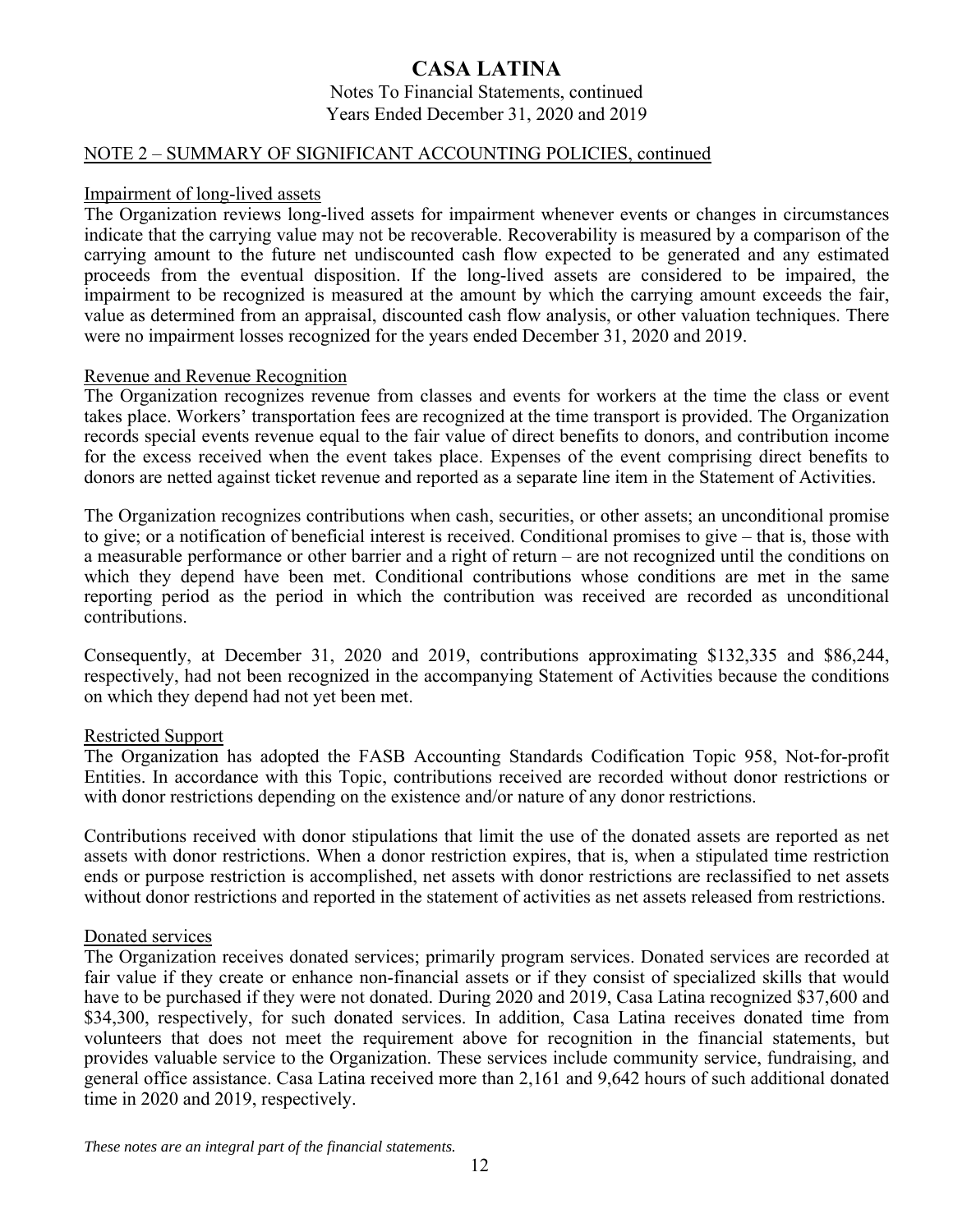#### Notes To Financial Statements, continued Years Ended December 31, 2020 and 2019

### NOTE 2 – SUMMARY OF SIGNIFICANT ACCOUNTING POLICIES, continued

### Federal income tax status

The Organization is a nonprofit organization and is exempt from federal income tax under Internal Revenue Code Section 501(c)(3). In addition, the Organization qualifies for the charitable contribution deduction under Section 170(b)(1)(A) and has been classified as an organization that is not a private foundation under Section 509(a)(1).

The Organization accounts for tax positions in accordance with the Recognition and Initial Measurement Sections of the FASB Accounting Standards Codification Topic 740, *Income Taxes*. With few exceptions, Casa Latina is subject to federal and state income tax examinations by tax authorities for the prior three years. Management has reviewed Casa Latina's tax positions and determined there were no uncertain tax positions as of December 31, 2020 and 2019.

The Organization recognizes income tax related interest in interest expense and penalties in operating expenses. During the years ended December 31, 2020 and 2019, Casa Latina recognized no income tax related interest or penalties.

### Reclassifications

Certain balances in the prior year financial statements may have been reclassified for comparative purposes to conform to the presentation in the current year financial statements. These reclassifications had no effect on the change in net assets.

### Use of estimates in preparation of financial statements

The preparation of financial statements in conformity with accounting principles generally accepted in the United States of America requires management to make estimates and assumptions that affect the reported amounts of assets or liabilities, and the reported amounts of revenues and expenses during the reporting period. Actual results could differ from those estimates.

#### Date of management's review

Subsequent events have been evaluated through August 24, 2021, which is the date the financial statements were available to be issued.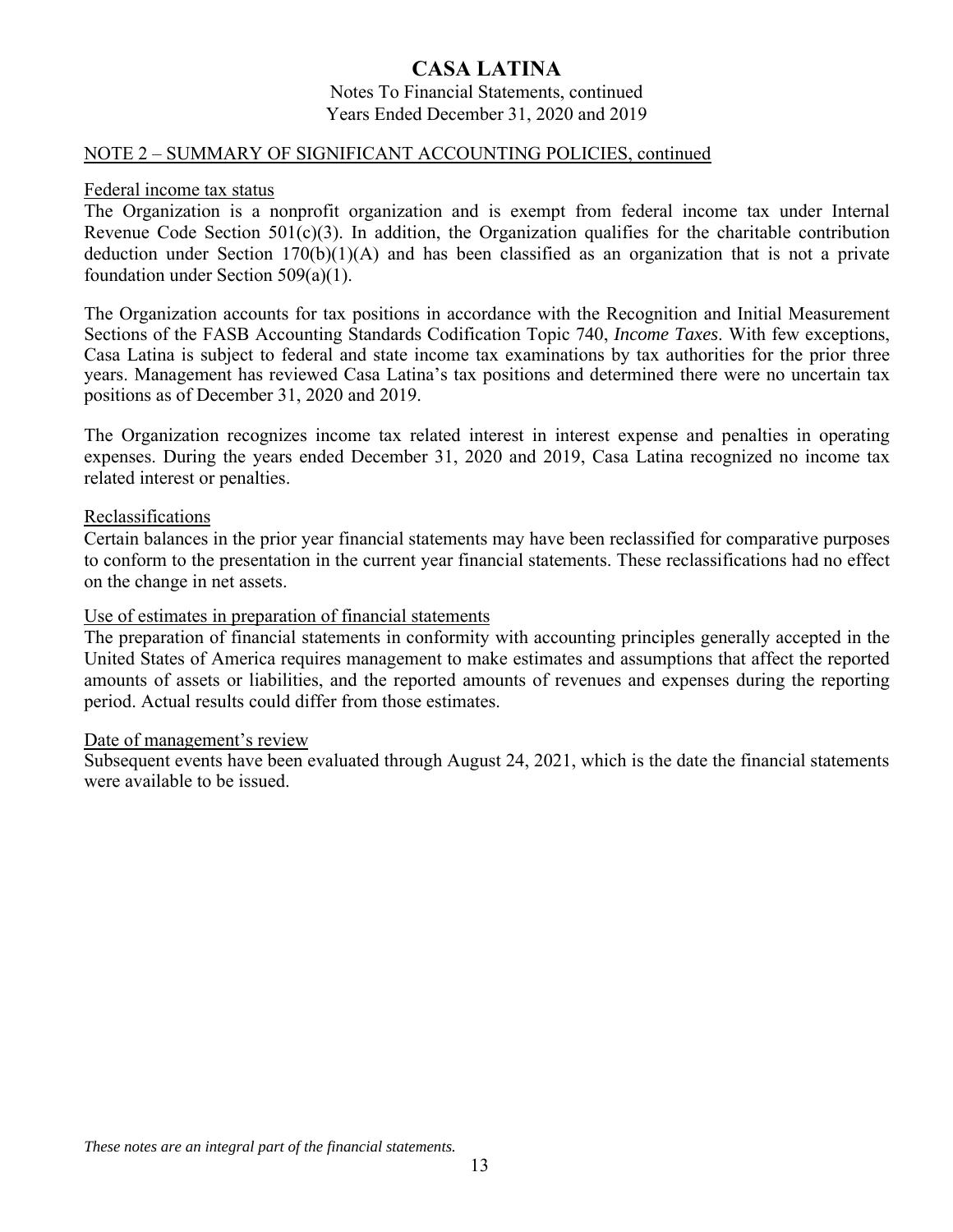Notes To Financial Statements, continued Years Ended December 31, 2020 and 2019

### NOTE 3 – LIQUIDITY

The following represents the availability of Casa Latina's financial assets at December 31:

|                                                                       | 2020        | 2019       |
|-----------------------------------------------------------------------|-------------|------------|
| Financial assets at year-end:                                         |             |            |
| Cash and cash equivalents                                             | \$1,598,971 | 844,329    |
| Accounts and grants receivable                                        | 133,628     | 181,707    |
| Pledges receivable                                                    | 3,998       | 54,965     |
| Cash held for others, including workers' funds                        | 22,620      | 25,122     |
| Total                                                                 | 1,759,217   | 1,106,123  |
| Less amounts not available for general expenditures within one year:  |             |            |
| Liquid net assets with donor restrictions                             | (15,331)    | (54, 965)  |
| Add back: Amounts available for general expenditure in following year | 15,331      | 54,840     |
| Board designated operating reserves                                   | (343, 246)  | (340, 828) |
| Board designated repair and maintenance reserves                      | (208, 462)  |            |
| Contractual or donor imposed restrictions on cash                     | (133, 925)  | (88, 833)  |
| Cash held for others, including workers' funds                        | (22,620)    | (25, 122)  |
| Financial assets available for general expenditures within one year   | \$1,050,964 | 651,215    |

As part of the Organization's liquidity management, it has a policy to structure its financial assets to be available as its general expenditures, liabilities, and other obligations come due. To help manage unanticipated liquidity needs, the Organization has financial assets available for general expenditures in the next year of \$1,050,964 at December 31, 2020. The Organization's board of directors has designated a portion of its unrestricted resources for operating and maintenance reserves. Those amounts are identified as board-designated in the table above. These funds remain available and may be spent at the discretion of the board.

Additionally, to help manage unanticipated liquidity needs, the Organization has a committed line of credit with a related party in the amount of \$50,000, which it could draw upon.

### NOTE 4 – PLEDGES

Pledges receivable consist of unconditional promises to give by individuals, foundations, and other supporters. All pledges are expected to be realized, therefore there is no allowance for uncollectible pledges. A discount has not been provided for pledges that are expected to be realized in a timeframe greater than one year since the amount is considered immaterial.

Pledges receivable at December 31, 2020 and 2019 are expected to be realized as follows:

|                       | 2020  |        |  |
|-----------------------|-------|--------|--|
| In less than one year | 3.998 | 54,840 |  |
| In one to five years  | -     | 125    |  |
|                       | 3,998 | 54,965 |  |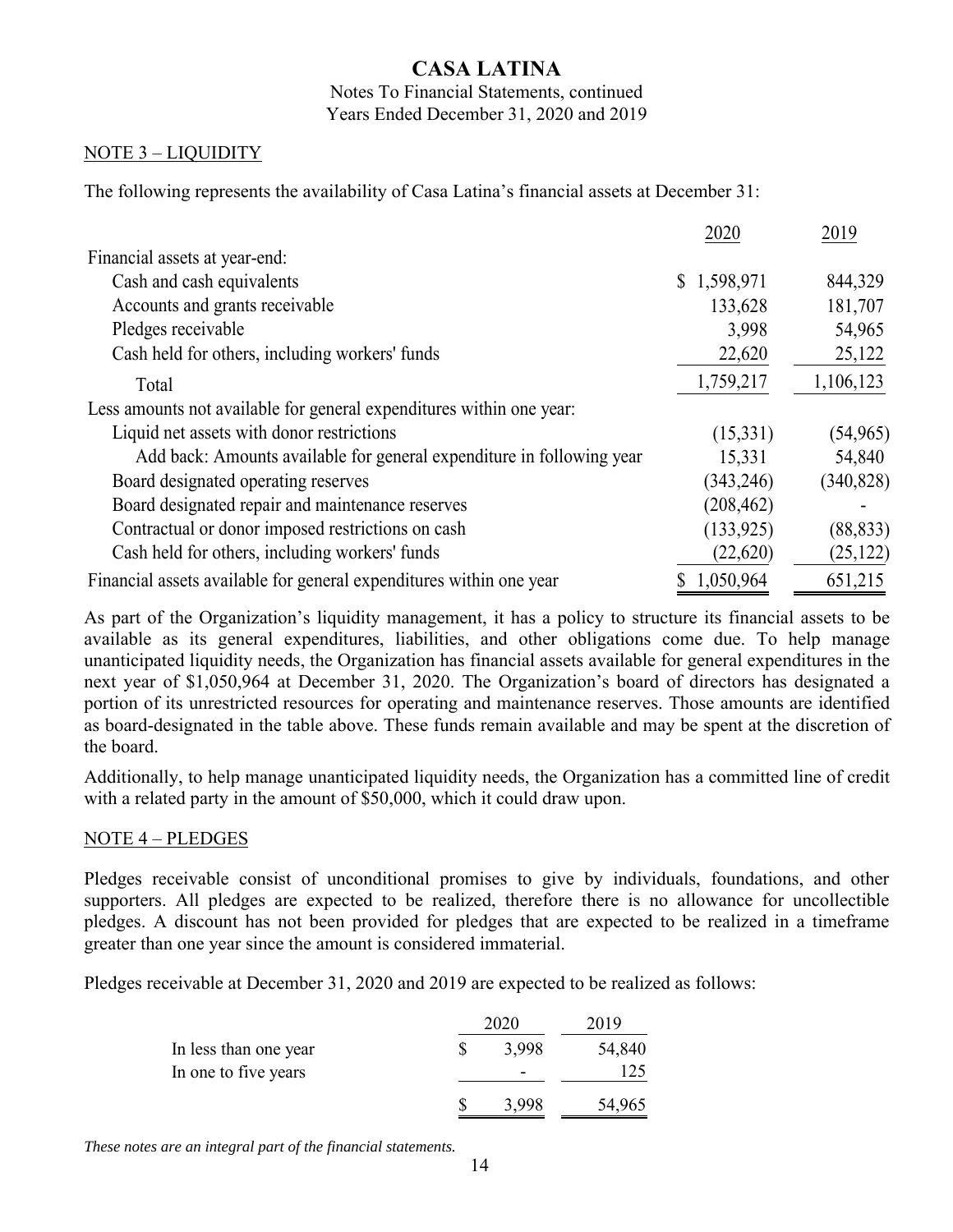### Notes To Financial Statements, continued Years Ended December 31, 2020 and 2019

### NOTE 5 – LONG-TERM DEBT

Long-term debt consisted of the following at December 31:

|                                                                                                                                                                                                                                                                                         | 2020          | 2019    |
|-----------------------------------------------------------------------------------------------------------------------------------------------------------------------------------------------------------------------------------------------------------------------------------------|---------------|---------|
| Loan payable to City of Seattle; no interest and loan forgiven at<br>maturity on December 31, 2027, provided Casa Latina satisfies<br>all compliance obligations of loan agreement; secured by a deed<br>of trust on property in King County, WA; total loan available is<br>\$200,000. | 200,000<br>\$ | 200,000 |
| Loan payable to Pacific Continental Bank; interest rate of 4.81%;<br>principal and interest payments monthly starting April 1, 2014;<br>all remaining principal and interest due March 1, 2024. Paid in<br>full in December 2020.                                                       |               | 257,987 |
| Loan payable to Heritage Bank; interest rate of 3.55%; principal<br>and interest payments due monthly starting February 1, 2021; all<br>remaining principal and interest due January 1, 2031. Secured by<br>a deed of trust on land and building improvements in Seattle,               |               |         |
| Washington.                                                                                                                                                                                                                                                                             | 450,000       |         |
|                                                                                                                                                                                                                                                                                         | 650,000       | 457,987 |
| Less: debt issuance costs, net of amortization                                                                                                                                                                                                                                          | (1,273)       | (2,310) |
| Notes payable, net                                                                                                                                                                                                                                                                      | 648,727       | 455,677 |

Future payments required on loans and notes payable for the years ending December 31, are as follows:

|              |       | Principal |         |  |
|--------------|-------|-----------|---------|--|
| Years ending |       | Payments  |         |  |
| 2021         |       | \$        | 9,736   |  |
| 2022         |       |           | 11,713  |  |
| 2023         |       |           | 12,141  |  |
| 2024         |       | 12,544    |         |  |
| 2025         |       |           | 13,045  |  |
| Thereafter   |       |           | 590,821 |  |
|              | Total |           | 650,000 |  |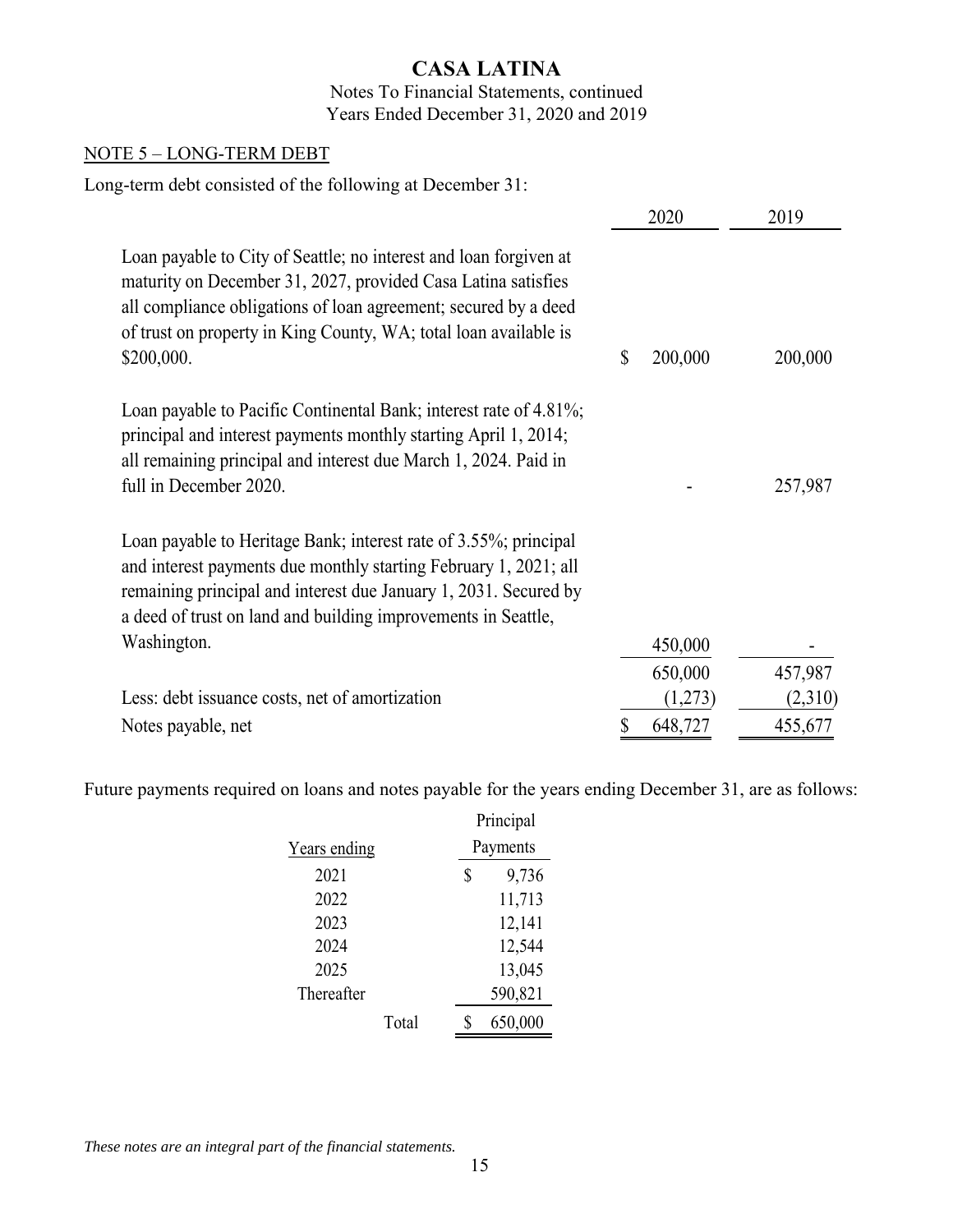#### Notes To Financial Statements, continued Years Ended December 31, 2020 and 2019

### NOTE 6 – FORGIVABLE PAYCHECK PROTECTION PROGRAM (PPP) LOAN

In April 2020, the Organization obtained \$294,882 from a Small Business Administration loan under the Paycheck Protection Program (PPP) created as part of the relief efforts related to COVID-19 and administered by the Small Business Administration. The loan accrues interest at 1%, and monthly payments are due beginning in August 2021 in equal installments over an 18-month period. The loan is uncollateralized and fully guaranteed by the federal government. Under the terms of the loan agreement, the loan balance, including any accrued interest, is fully forgivable provided certain conditions are met by the borrower. As of December 31, 2020, the loan balance outstanding was \$294,882.

Subsequent to December 31, 2020, the loan principal and accrued interest were forgiven in full by the Small Business Administration.

### NOTE 7 – LINE-OF-CREDIT

On July 25, 2018, the Organization signed an agreement for a line of credit with Heritage Bank, the employer of one of Casa Latina's board members, for a total of \$50,000. The agreement stipulates an interest rate based on outstanding balances, at 1.0 percent over the Wall Street Journal Prime Rate; minimum 4.25 percent, payable monthly. No balance was outstanding at December 31, 2020 and 2019. The line-of-credit matures on August 15, 2021.

### NOTE 8 – NET ASSETS WITH AND WITHOUT DONOR RESTRICTIONS

In 2019, the Board of Directors established an operating reserve with the objective of setting aside funds to be drawn upon the event of financial distress or an immediate liquidity need. In 2020, the Board of Directors also established a repairs and maintenance reserve with the objective of setting aside funds to complete future significant repair and maintenance projects on the property.

Net assets without donor restrictions are as follows as of December 31:

|                                                     | 2020        | 2019      |
|-----------------------------------------------------|-------------|-----------|
| Undesignated                                        | \$3,570,662 | 3,687,572 |
| Board designated - repairs and maintenance reserves | 208,462     |           |
| Board designated - operating reserves               | 343,246     | 340,828   |
|                                                     | 4,122,370   | 4,028,400 |

Net assets with donor restrictions of \$532,206 and \$571,840 at December 31, 2020 and 2019, respectively, are restricted subject to the passage of time, including an easement on property owned by the Organization. A grant of \$316,875 from the Washington State Department of Commerce contains restrictions on underlying assets through 2022. Under the terms of the forgivable grant agreement, violation of the use restriction will result in immediate repayment of the funds with a 5% annual penalty. In addition, the Organization is subject to a fifteen-year compliance period under the terms of a grant received from King County in 2012 for the construction of their building.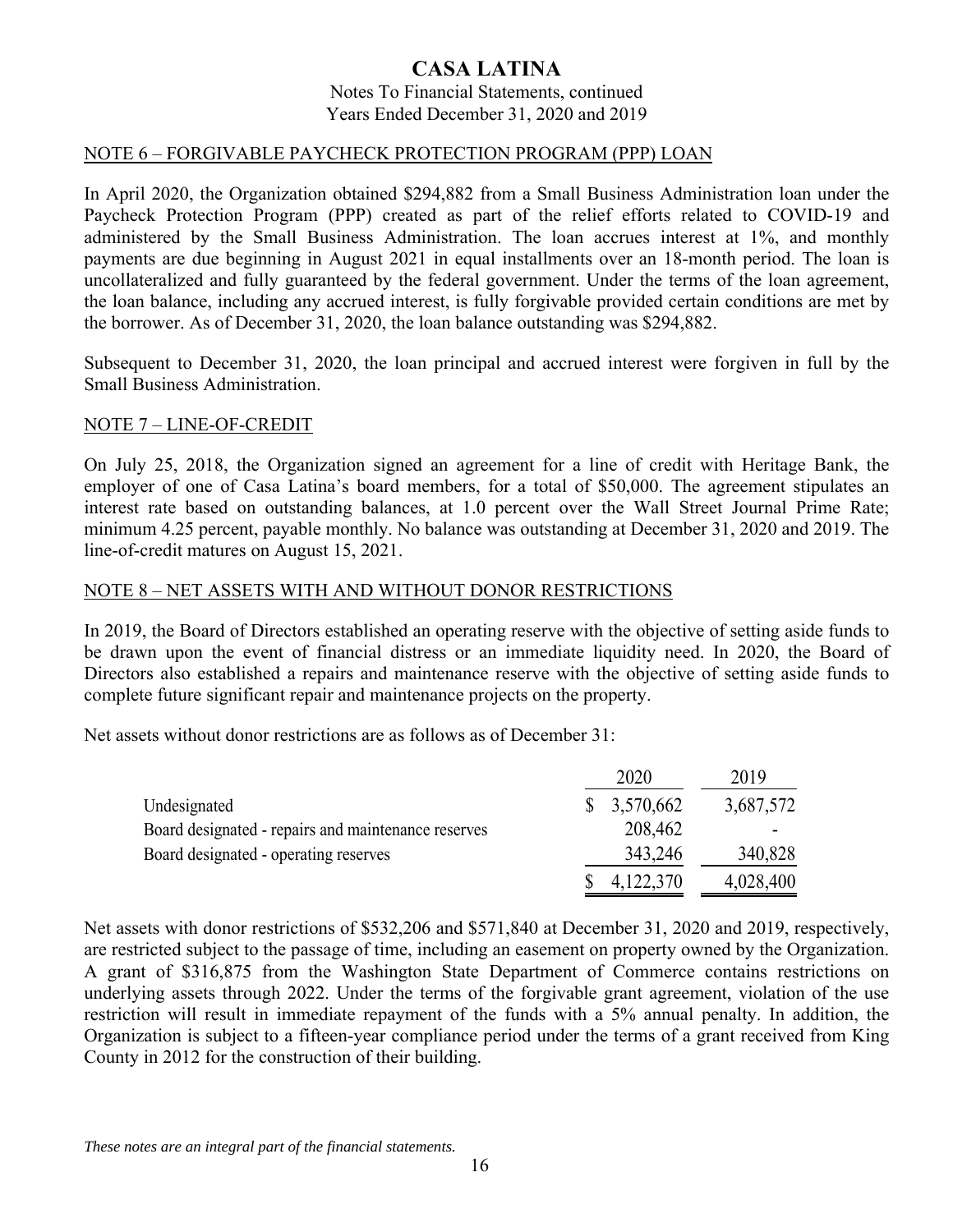### Notes To Financial Statements, continued Years Ended December 31, 2020 and 2019

### NOTE 8 – NET ASSETS WITH AND WITHOUT DONOR RESTRICTIONS, continued

Net assets with donor restrictions are as follows as of December 31:

|                                       | 2020 |         | 2019    |
|---------------------------------------|------|---------|---------|
| Subject to the passage of time:       |      |         |         |
| Pledged future donations and grants   |      | 15,331  | 54,965  |
| Restrictions on land and property use |      | 516,875 | 516,875 |
|                                       |      | 532,206 | 571,840 |

### NOTE 9 – CONCENTRATIONS, CONTINGENCIES, AND COMMITMENTS

Amounts received from grantor agencies are subject to audit and adjustments by the grantor agency. Any disallowed costs, including amounts already collected, may constitute a liability for the Organization. The amounts, if any, of expenditures, which may be disallowed by the grantor, are recorded at the time that such amounts can be reasonably determined, normally upon notification by the government agency.

For the years ended December 31, 2020 and 2019, three grantors provided 29% and 43% of the Organization's total revenue and support, respectively. As of December 31, 2019, one donor's pledge comprised \$50,000 or 91% of total pledges receivable.

### NOTE 10 – PENSION PLAN

Casa Latina has a qualified defined contribution pension plan under Internal Revenue Code section 403(b). The Organization's contributions to the plan totaled \$25,830 and \$26,582 for the years ended December 31, 2020 and 2019, respectively.

### NOTE 11 – LABOR UNION

In December 2018, the employees of the Organization formed a union under the Office and Professional Employees International Union (OPEIU). During 2020, the Organization entered into a collective bargaining arrangement with OPEIU for the period December 16, 2020 through December 31, 2022, which specifies pay rates, benefits, and rights of union members.

### NOTE 12 – IMPACT OF COVID-19 PANDEMIC

On March 11, 2020, the World Health Organization characterized an outbreak of a novel strain of coronavirus (COVID-19) as a pandemic. In addition, multiple jurisdictions in the U.S. have declared a state of emergency. It is anticipated that these impacts will continue for some time. In response to the pandemic, the Organization temporarily suspended some activities, while still maintaining and, in some cases, expanding the Organization's core programs and services to meet the needs of the local Latino community. The Organization also moved some activities to teleconference and remote work, including moving the inperson fundraising events to virtual-only platforms. Future potential impacts may include further changes to availability of state and local government funding and future event and program cancellations or changes. The future effects and potential financial impacts of these events are unknown.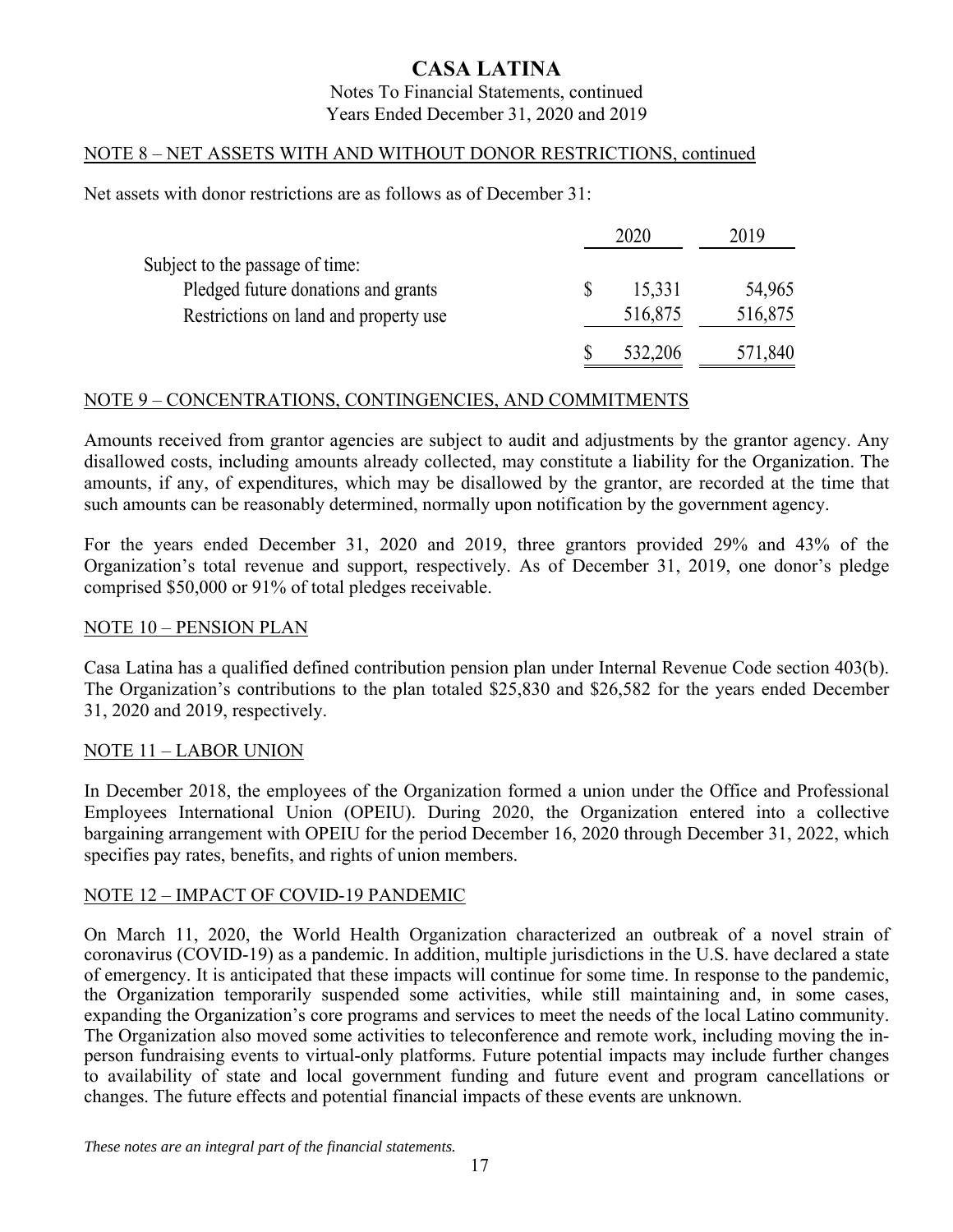Notes To Financial Statements, continued Years Ended December 31, 2020 and 2019

### NOTE 13 – SUBSEQUENT EVENTS

In 2021, the Executive Director left the Organization. The Board of Directors hired an Interim Executive Director in June 2021 to ensure continuity of operations during the leadership transition. The Organization continues to fully operate and has begun an expansion into a second location in south King County.

In July 2021, the Organization entered into a lease agreement to rent 1,800 square feet of office space in south King County. The lease term ends August 31, 2024, with one additional three-year renewal option. Minimum monthly rents are \$0 for the first two months of the lease, and \$2,925 per month thereafter, increasing annually by 3%.

In July 2021, a complaint was received against the Organization from the City of Seattle Office for Civil Rights, and the Organization is currently complying with all requests for information. While the potential future financial impact of the case cannot be estimated at this time, management does not anticipate significant adverse financial impact to the Organization.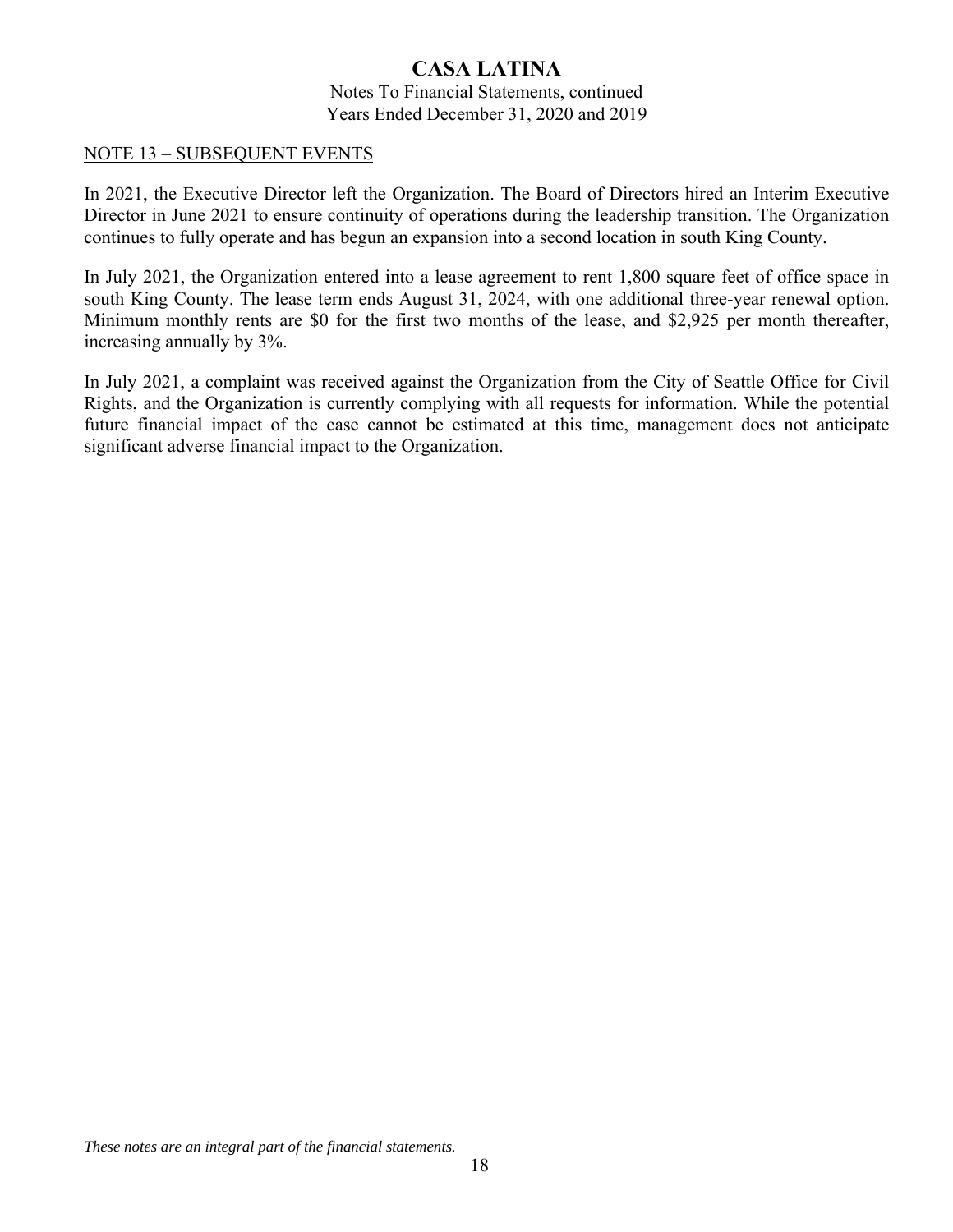# FINNEY, NEILL & COMPANY, P.S.

C E R T I F I E D P U B L I C A C C O U N T A N T S

### **Independent Auditors' Report on Internal Control Over Financial Reporting and on Compliance and Other Matters Based on an Audit of Financial Statements Performed in Accordance With** *Government Auditing Standards*

To the Board of Directors Casa Latina Seattle, WA

We have audited, in accordance with the auditing standards generally accepted in the United States of America and the standards applicable to financial audits contained in *Government Auditing Standards* issued by the Comptroller General of the United States, the financial statements of Casa Latina (a nonprofit organization), which comprise the statement of financial position as of December 31, 2020, and the related statements of activities, cash flows, and functional expenses for the year then ended, and the related notes to the financial statements, and have issued our report thereon dated August 24, 2021.

### Internal Control over Financial Reporting

In planning and performing our audit of the financial statements, we considered Casa Latina's internal control over financial reporting (internal control) as a basis for designing the audit procedures that are appropriate in the circumstances for the purpose of expressing our opinion on the financial statements, but not for the purpose of expressing an opinion on the effectiveness of Casa Latina's internal control. Accordingly, we do not express an opinion on the effectiveness of Casa Latina's internal control.

A *deficiency in internal control* exists when the design or operation of a control does not allow management or employees, in the normal course of performing their assigned functions, to prevent, or detect and correct, misstatements on a timely basis. A *material weakness* is a deficiency, or a combination of deficiencies, in internal control such that there is a reasonable possibility that a material misstatement of the entity's financial statements will not be prevented, or detected and corrected, on a timely basis. A *significant deficiency* is a deficiency, or a combination of deficiencies, in internal control that is less severe than a material weakness, yet important enough to merit attention by those charged with governance.

Our consideration of internal control was for the limited purpose described in the first paragraph of this section and was not designed to identify all deficiencies in internal control that might be material weaknesses or significant deficiencies. Given these limitations, during our audit we did not identify any deficiencies in internal control that we consider to be material weaknesses. However, material weaknesses may exist that have not been identified.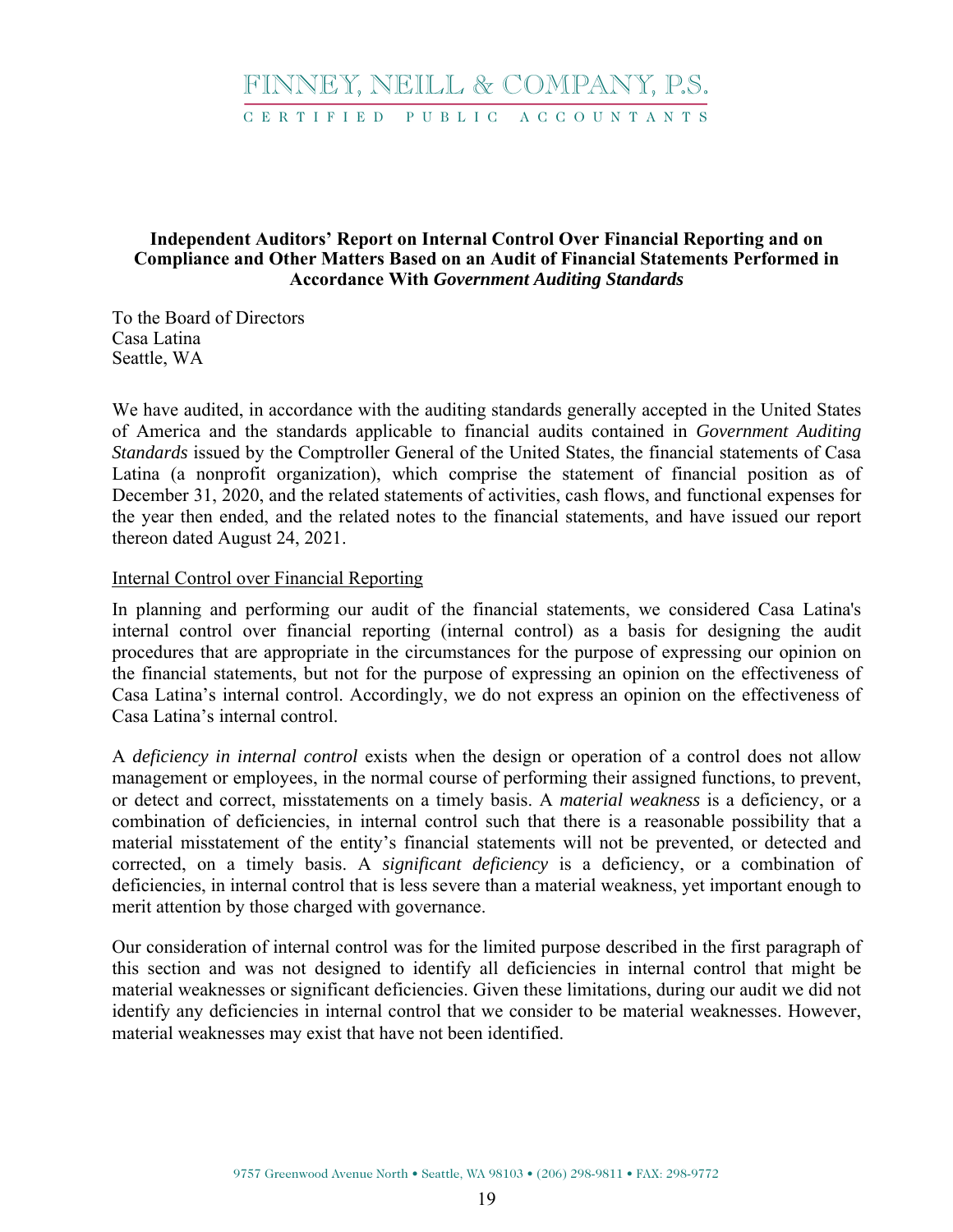### **Independent Auditors' Report on Internal Control Over Financial Reporting and on Compliance and Other Matters Based on an Audit of Financial Statements Performed in Accordance With** *Government Auditing Standards***, continued**

### Compliance and Other Matters

As part of obtaining reasonable assurance about whether Casa Latina's financial statements are free of material misstatement, we performed tests of its compliance with certain provisions of laws, regulations, contracts, and grant agreements, noncompliance with which could have a direct and material effect on the determination of financial statements. However, providing an opinion on compliance with those provisions was not an objective of our audit, and accordingly, we do not express such an opinion. The results of our tests disclosed no instances of noncompliance or other matters that are required to be reported under *Government Auditing Standards.*

### Purpose of this Report

The purpose of this report is solely to describe the scope of our testing of internal control and compliance and the results of that testing, and not to provide an opinion on the effectiveness of the organization's internal control or on compliance. This report is an integral part of an audit performed in accordance with *Government Auditing Standards* in considering the entity's internal control and compliance. Accordingly, this communication is not suitable for any other purpose.

Finney, Neill & Company, P.S.

August 24, 2021 Seattle, Washington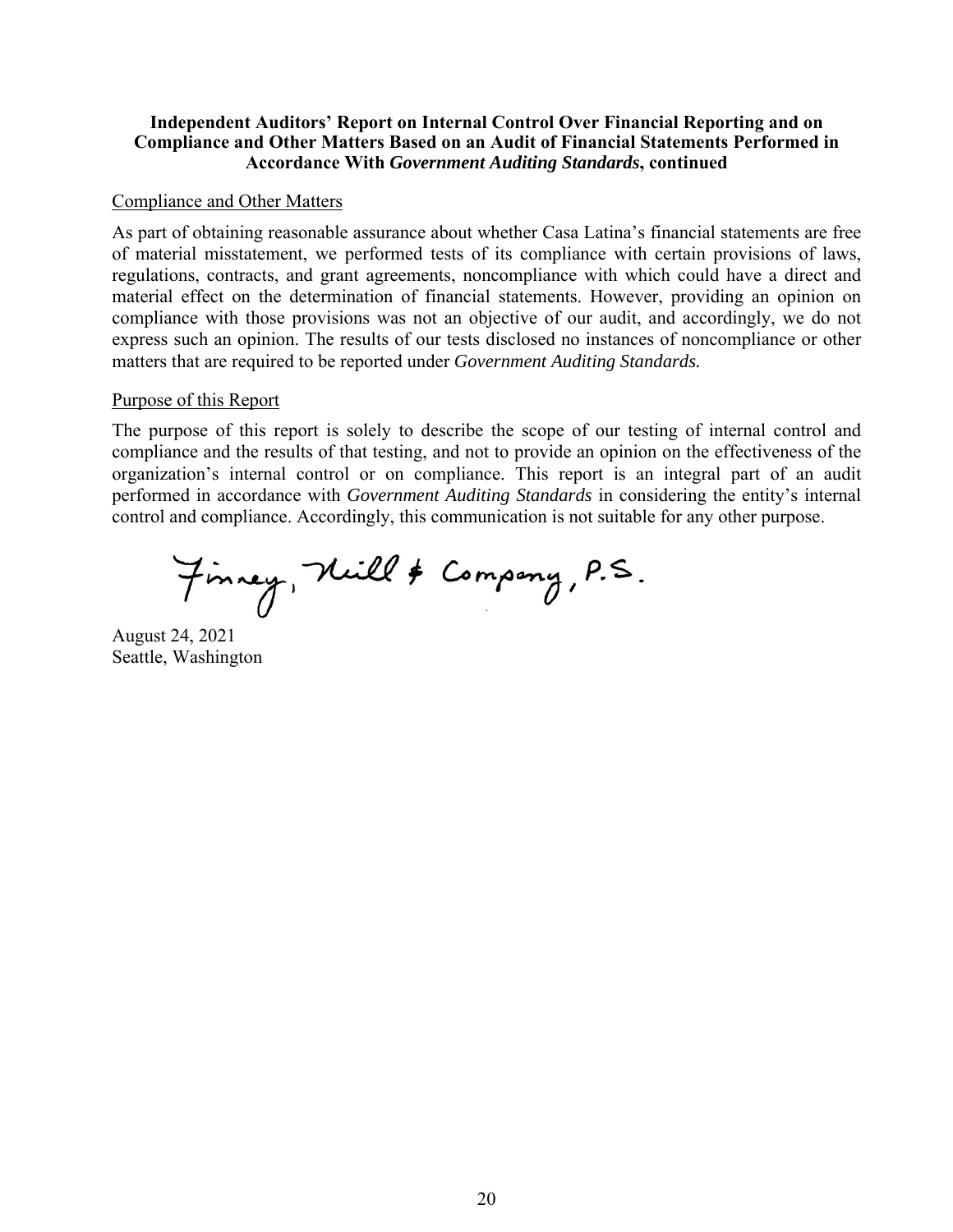### **CASA LATINA** SCHEDULE OF FINDINGS AND QUESTIONED COSTS For the year ended December 31, 2020

**NONE**